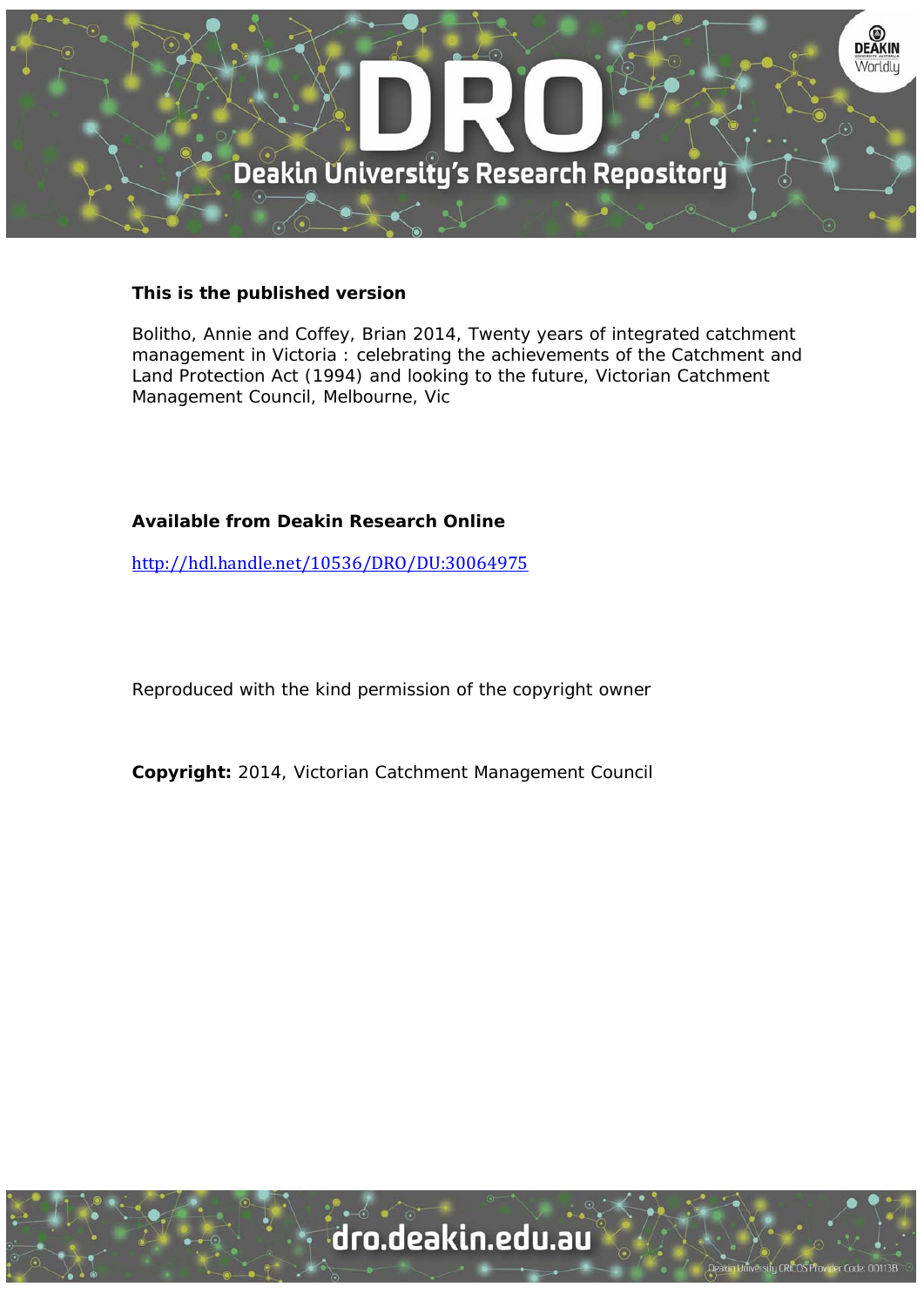Twenty Years of Integrated Catchment Management in Victoria

Celebrating the achievements of the Catchment and Land Protection Act (1994) and looking to the future





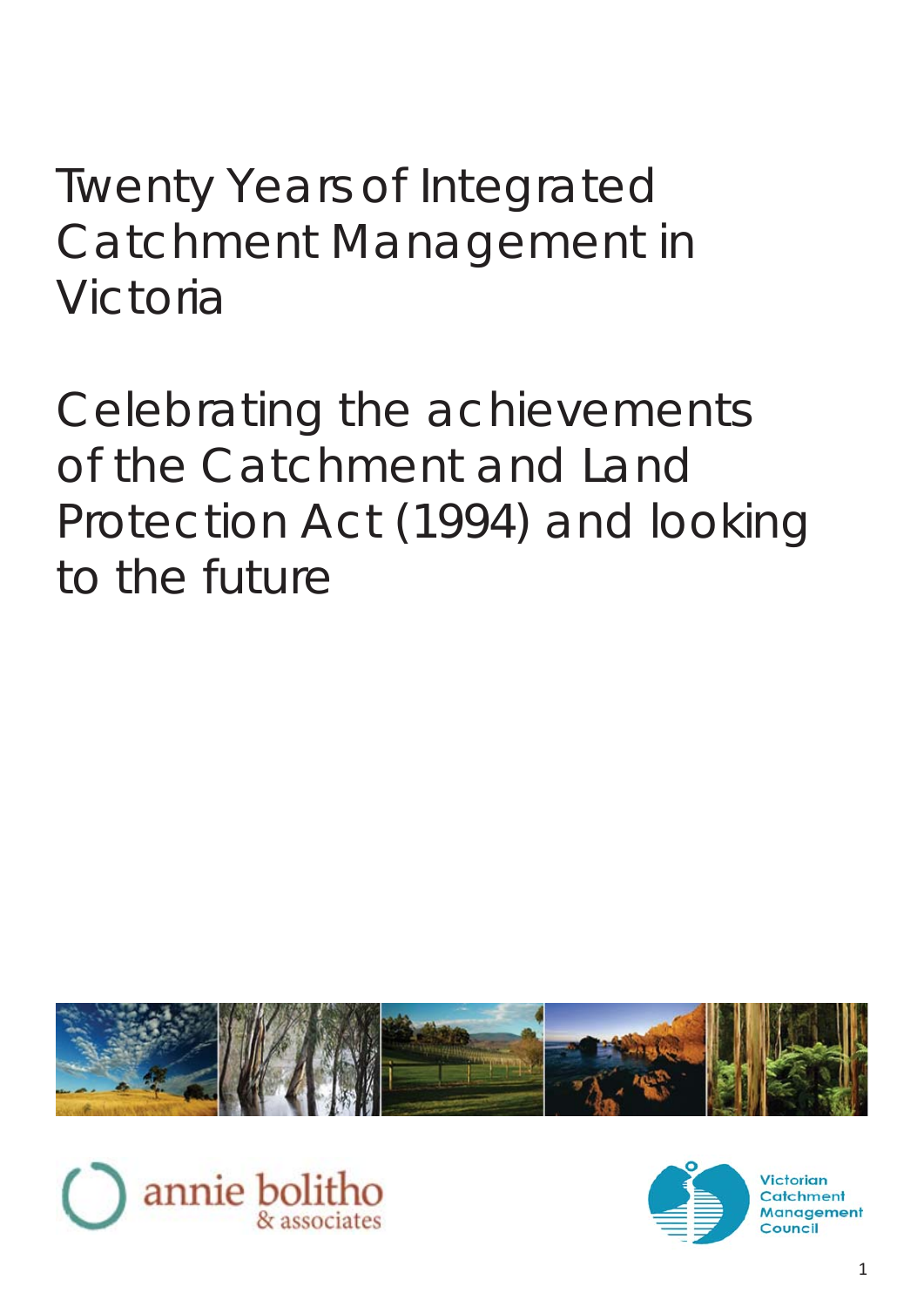# Project Team

### **Lead: Dr Annie Bolitho**

Dr Annie Bolitho is an independent consultant conducting stakeholder engagement and related research activities. Annie's research collaborations highlight local and community governance, water management and social vulnerability to impacts of climate change. She is an associate of the Institute for Sustainable Futures at the University of Technology Sydney, and has taught Coastal and Catchment Management at RMIT. Previously Annie worked on the development of the University of Melbourne's interdisciplinary Melbourne Sustainable Society Institute and at the Department for Sustainability and Environment, managing a statewide 'Social Capacity Building Project' in collaboration with Catchment Management Authorities and other regional service delivery partners.

### **Associate: Dr Brian Coffey**

Dr Brian Coffey is a Postdoctoral Research Fellow at Deakin University. His research interests centre on environmental policy and governance, and science – policy relations. Brian's research is published in a variety of Australian and international policy, planning, and management journals. Brian was previously a Research Fellow on a national CSIRO funded project investigating the uptake of science in coastal management. In this project he contributed to the development of a diagnostic model for analysing how the operating environment within which science takes place influences the ways in which science is, or isn't, used in decision-making. Prior to completing his PhD, he worked within the Victorian public sector for 17 years in a variety of environmental policy and planning roles.

### ISBN 978-1-74146-122-0 (pdf)

© The State of Victoria, Victorian Catchment Management Council 2014 This publication is copyright. No part may be reproduced by any process except in accordance with the provisions of the Copyright Act 1968.

### Disclaimer:

This publication may be of assistance to you but the State of Victoria and its employees do not quarantee that the publication is without flaw of any kind or is wholly appropriate for your particular purposes and therefore disclaims all liability for any error, loss or other consequence which may arise from you relying on any information in this publication.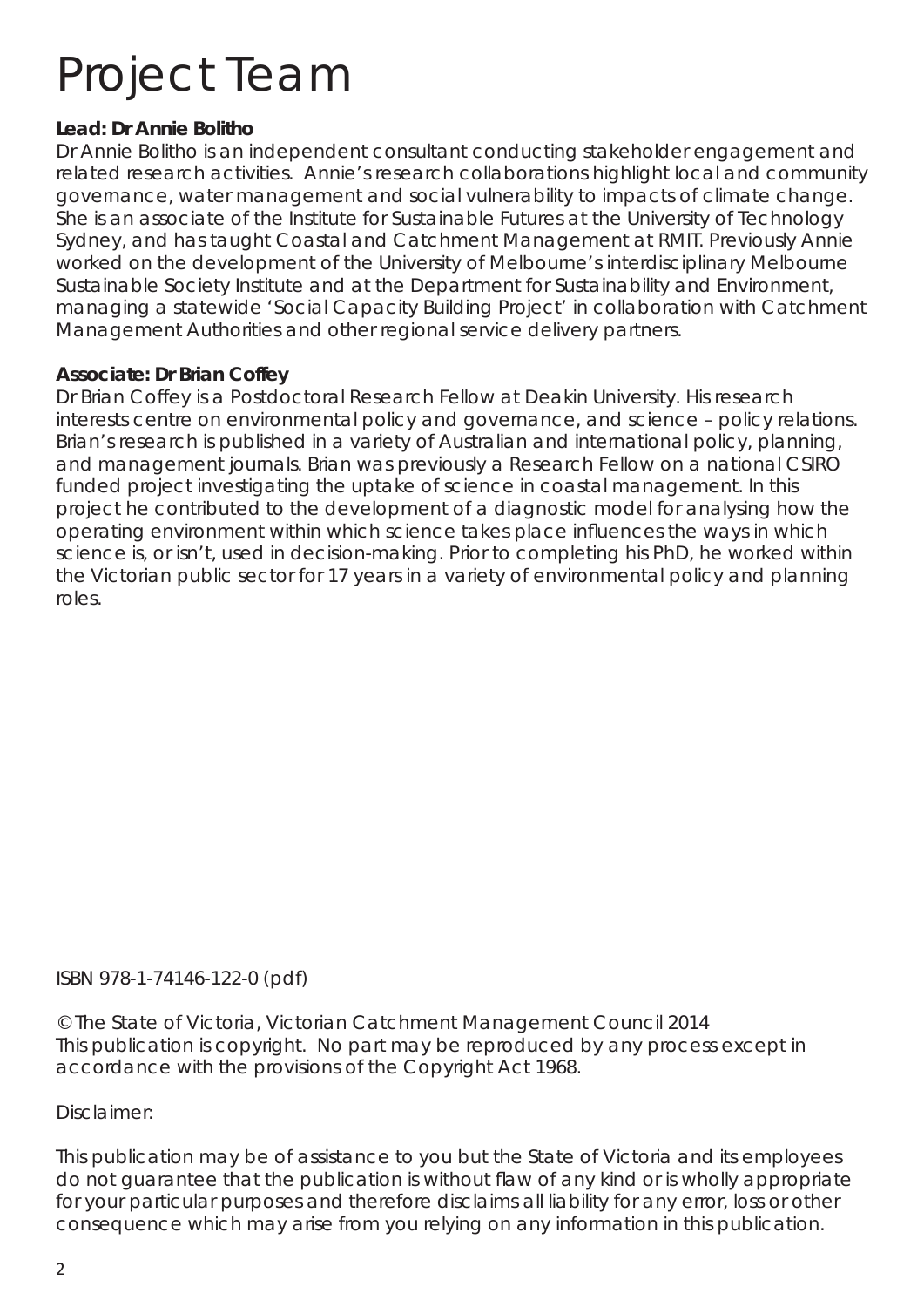# Table of Contents

| Project Team                                                                   | $\overline{2}$ |  |
|--------------------------------------------------------------------------------|----------------|--|
| Introduction                                                                   | $\overline{4}$ |  |
| Why Catchment Management Authorities exist                                     | 6              |  |
| How CMAs deliver: a regional model                                             | $\overline{7}$ |  |
| Achievements                                                                   | 8              |  |
| Where CMAs came from: the salinity experience and inception phase, 1989 - 1996 | 10             |  |
| Working together                                                               | 12             |  |
| Resourcing and leveraging investment                                           | 14             |  |
| Knowledge and innovation                                                       | 16             |  |
| Recurring challenges                                                           | 18             |  |
| Looking to the future                                                          | 20             |  |
| Attachment 1: source of data                                                   | 22             |  |
| Attachment 2: interview protocol                                               | 23             |  |
| Attachment 3: biographies                                                      |                |  |
| Attachment 4: references                                                       | 27             |  |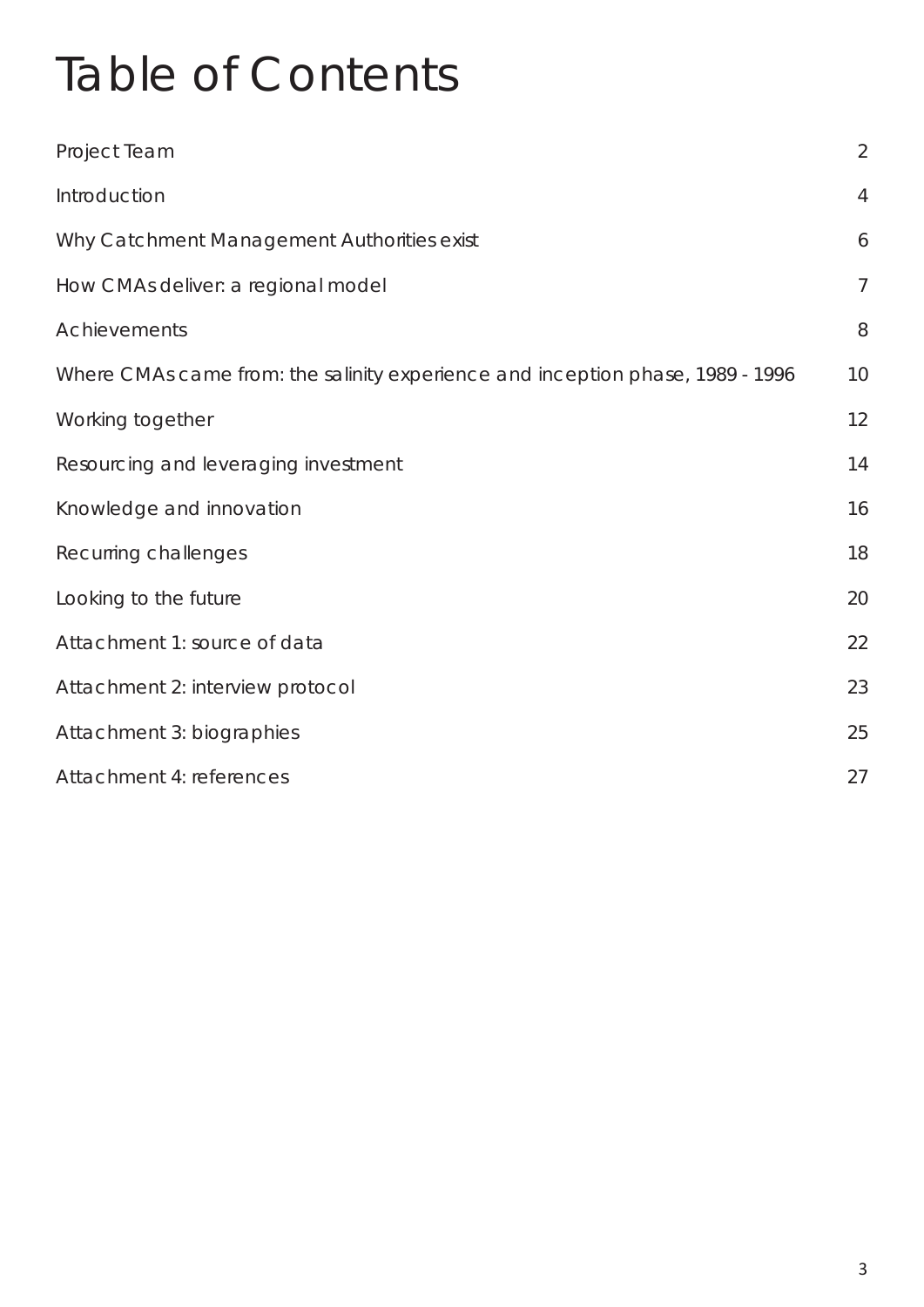## Introduction

2014 marks the 20th anniversary of the establishment of Victoria's benchmark Catchment and Land Protection (CALP) Act (1994). The CALP Act's rationale of integrated catchment management (ICM) is a unique and evolving model of land of water management, and has influenced Australian resource management planning in all states, and developments in catchment management worldwide. It has created a wealth of knowledge and experience, and this report provides an outline of the overall Victorian achievements in the period, 1994-2014. It draws on the knowledge and experience of influential members of the catchment community over this time, from different geographical regions and role perspectives.

The project was supported by the Victorian Catchment Management Council, and invited regional catchment management and statewide policy leaders to provide perspectives on different aspects of catchment management. They spoke of the intent behind the framework, what was put in place to roll it out, key elements of change and how the framework has worked, as a partnership, to manage many of the resource management difficulties that became evident in the late 1980s. They spoke about their experience with making a reality of integration, working together with communities, leveraging investment, working with available knowledge and innovating, and how things have changed as a result<sup>1</sup>.

Looking back to 1994. In the words of the then Minister for Agriculture and Resources, the Hon. Geoff Coleman, the Catchment and Land Protection legislation highlighted the need to provide:

Statewide capacity for the coordinated management of land and water and assist joint action across the state by the community and governments to improve productivity and environmental values of our natural resources. [It] also improves our capacity to take a long term strategic approach to catchment management, clarify responsibilities and streamline regulatory provisions as part of the range of measures to encourage the sustainable use of our resources. As a result there will be improved capacity to manage the state's natural resources for the benefit of present and future generations (Coleman 1994, p1624)

Further it was recognised that:

The time by which we measure the effect of what we do with land must be more than one generation, so we need to understand that although only few changes are obvious over a period of 10 or 12 years a greater period may see a profound influence on the land (Pullen 1994, p1204).

As one participant suggested, 'once you write about integrated catchment management it becomes extremely abstract'. The intent of this document is to show the way a regional model of integration is used, and how, in the voices of those who are and have been involved in it.

1 Note that quotes are not attributed.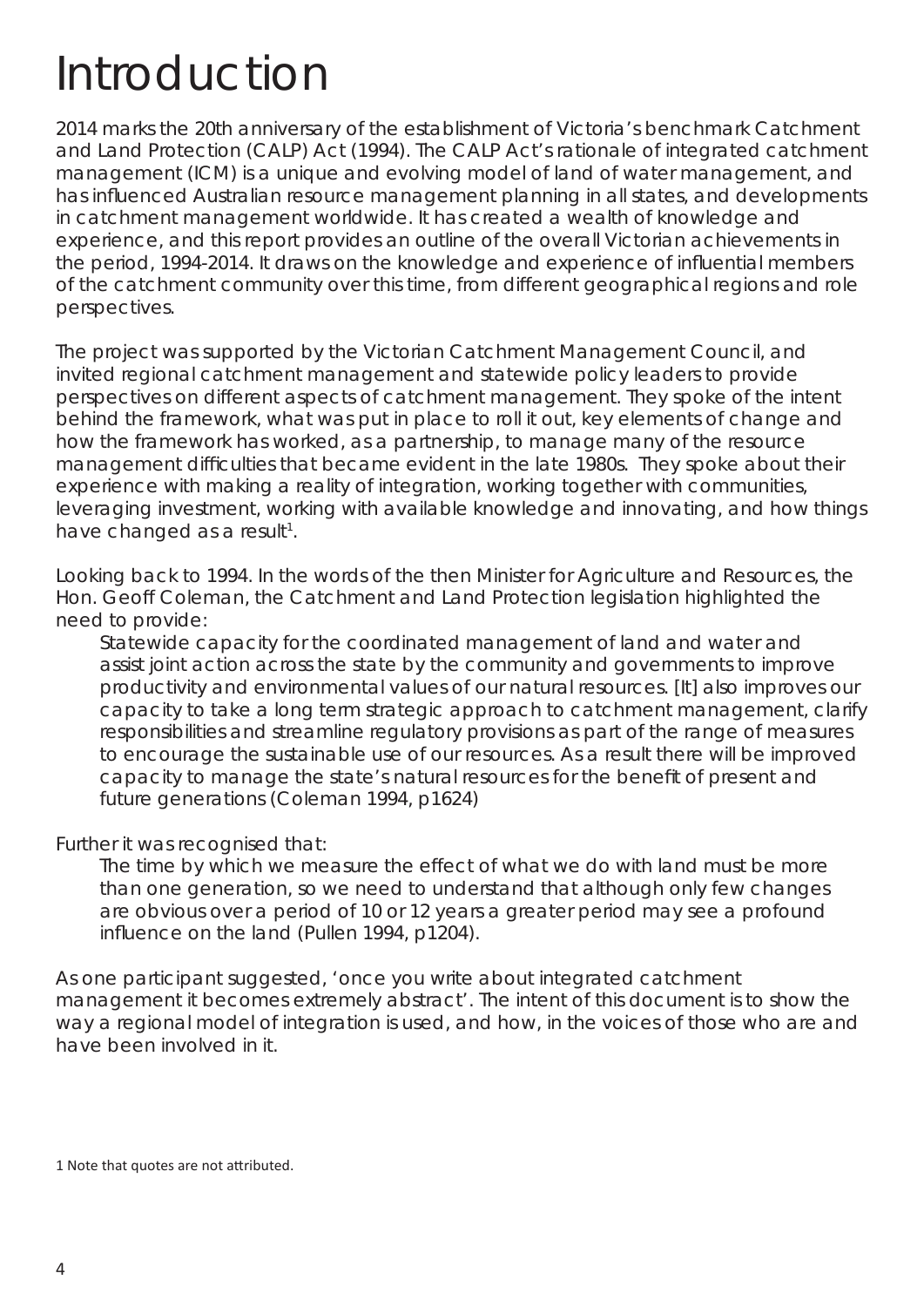In 2014, reflecting the intent of the legislation, participants in this project also highlighted the importance of working together strategically, and the long-term nature of catchment management:

*By putting initiatives, interest groups and issues together, and setting up Catchment Management Authorities, I believe that that gives you much better value financially, but also you bring in a lot more people to natural resource management; because natural resource management is really about the land and the community. It's not about people as individuals. If it's not collective, it doesn't work2 .* 

*The reality with natural resources is you don't get the two-minute results so you've got to work strategically and build around priorities.*

*People forget what the problem was before it was tackled. You have to be on guard to make sure that there is continuous effort when resource management problems seem not to be as sharp in the community's mind.* 

2 For clarity, quotations from interviews are provided in italics and indented.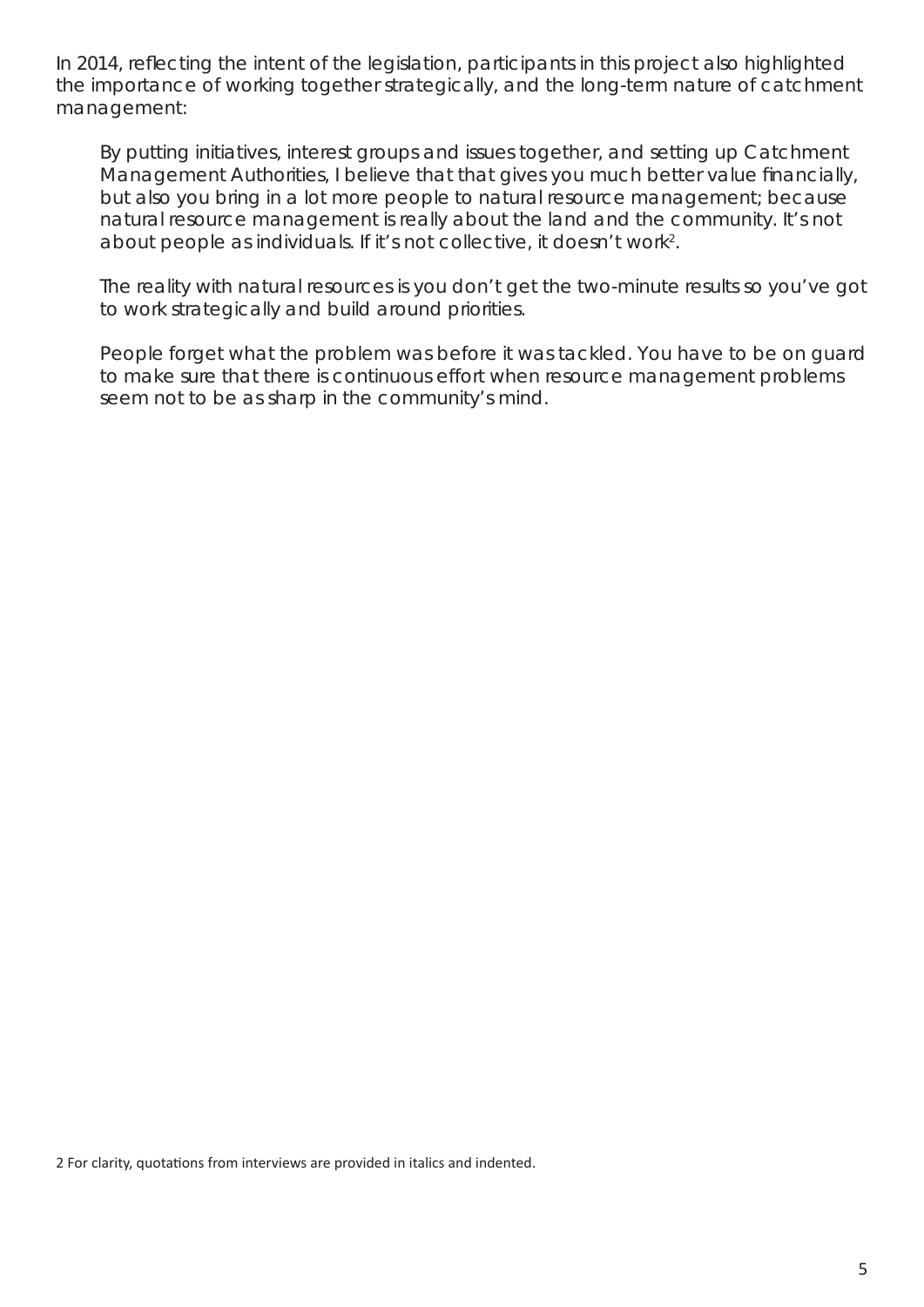# Why Catchment Management Authorities exist: physical linkages, partnerships, efficiency and effectiveness

Integrated catchment management can be considered to include the philosophy, processes, and practices, which inform the management of natural resources within a catchment area. Translating the concept into practice requires a practical understanding of the social and biophysical processes and dynamics involved; it needs to make sense to the people who have interests in it. This grounded two-way approach is widely recognised as a key ingredient for the efficient and effective management of natural resources. A central process in Victoria has been the development of Regional Catchment Strategies in consultation with regional stakeholders and communities.



*The adoption of catchment management was a realisation that in a very old country like Australia – I'm talking of its soils – that to be a successful resource manager, to be a successful farmer, you need to look after your resources.* 

*[Prior to ICM] you'd be assessing a project, and it might be for improving the biodiversity somewhere, but no one had done anything about the weeds, or nobody had fenced the river off. And so it was pretty obvious that you had to do all of these things and stop people saying 'This is my side' and 'This is my side'. By doing the Regional Catchment Strategies and the action plans underneath them, people in regional areas*  then realised: If we want to fix that bit of the river, we've *got to get rid of the weeds first and then get a waterway management grant for the erosion work, and then work on the biodiversity.*

*The culture [of ICM] is to think about things in an integrated systems approach and think about partnerships, working together. So, whenever a new project comes up, instantaneously it should be: who else needs to be involved in this?* 

Part of our role is to try to take these departmental silos, mix them up and put them *on the ground in a way that the community actually says, 'this makes sense to me. I want to be a part of it.'"*

We have to get those multiple outcomes from everything we do, and because not *everyone is interested in everything, the only way you can bring all those things*  together is to bring people together who may have different interest or different *priorities or different objectives.*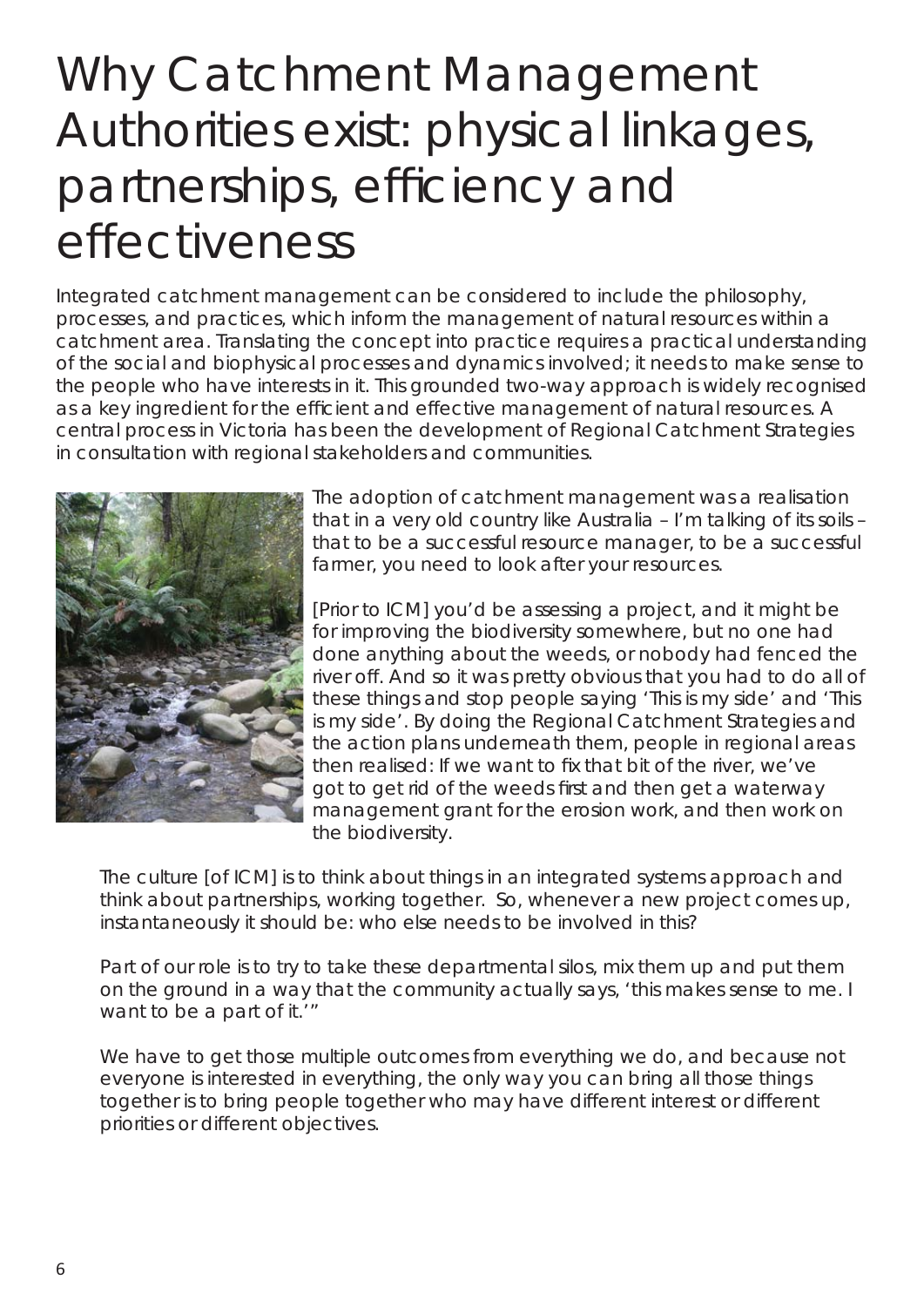# How CMAs deliver: a regional model

Achieving integrated catchment management represents a considerable challenge, involving diverse stakeholders, in distinctive regions, working together to address issues particular to each region. This means that not only do different regions experience different issues, but the solutions required need to be appropriate to the communities with a stake in the issues. Victoria's regionally focussed approach to catchment management reflects this understanding.

Integrated catchment management satisfies the regional management approach. *What works in Shepparton doesn't work in Hamilton, and it shouldn't in fact, because the cultures of the communities are completely different … the different CMAs have handled those things differently. You build on the strengths in your community.*

*The importance of landscape-scale management has not diminished so the focus on 'regional' remains important.* 



*CMAs have got the right regional relationships.*

*Make the decisions as close as you can to where the actions need to take place, is a strong underpinning component of the model.* 

The CMA framework has demonstrated the success of regional delivery and being *connected through the community with disparate groups.*

*The ongoing endorsement of the regional model at the state level, by both sides of politics, is outstanding.* 

*I've got friends who work internationally and they say, the rest of the world would kill for this sort of thing.*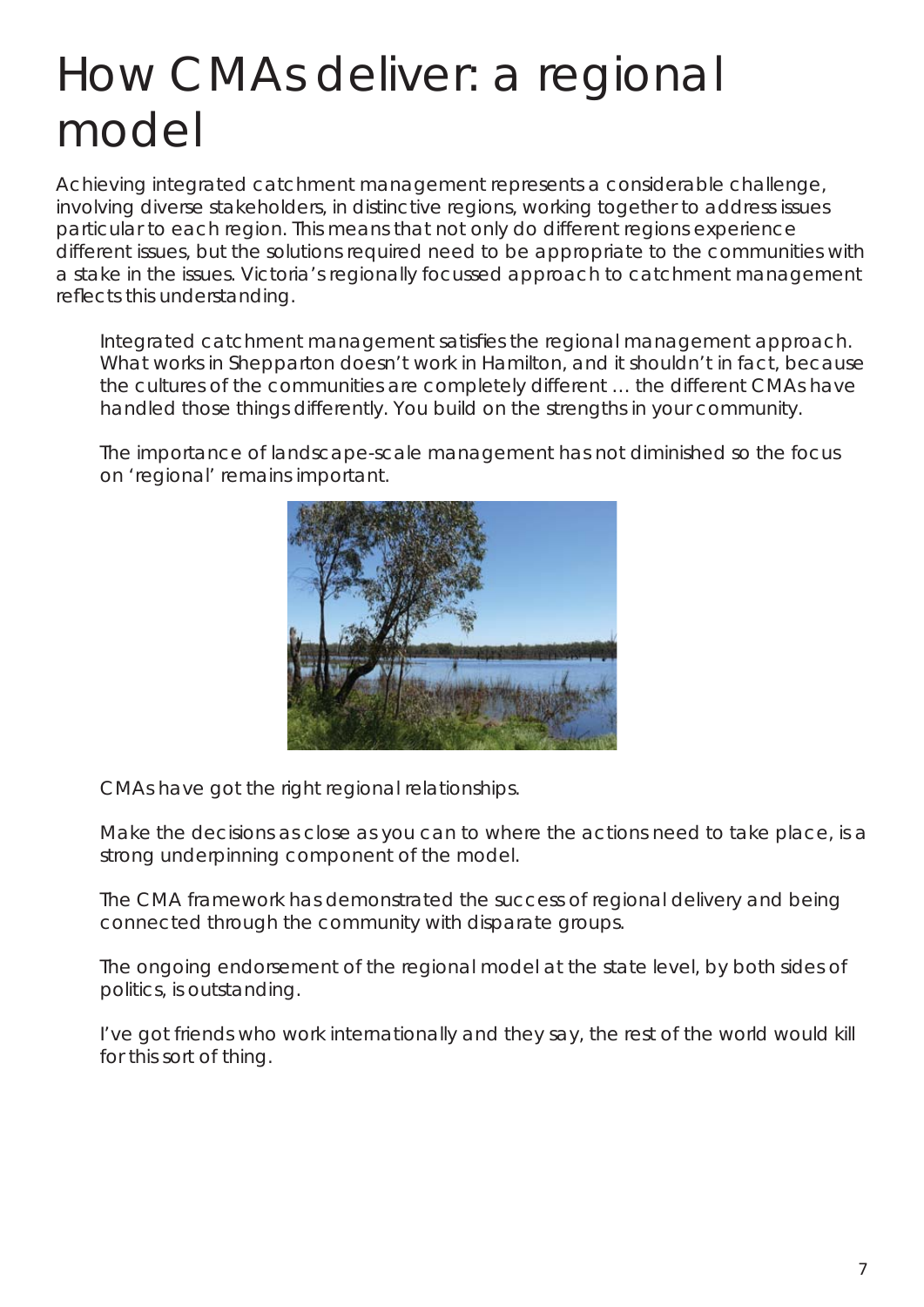## Achievements

The success of the catchment management framework is visible in the landscape, in planning, in farming methods and in the approaches farmers take. One of its most significant achievements has been in working with the community over the long term and managing differing views when there is a lot at stake for towns and communities.

CMAs have undertaken landscape-scale revegetation, been innovators in water management, and specialist participants in regional decision-making. Above all CMAs have grown with communities, agencies and regional centres, developing relationships that enable projects to be rolled out in regional localities with minimum needless difficulty.

*There's no doubt that the major achievements of catchment management has been that the catchment has been looked at as a whole. Now, you see signs: You are entering the Corangamite Catchment. You are entering the Goulburn Broken*  Catchment. You're entering the Mallee Catchment. It communicates. I think that *our understanding of, and knowledge of where we are in this state, and indeed Australia now, has improved thousand per cent.*

*Any of the CMAs could take you and show you creeks and rivers that have been*  transformed from weed infested, neglected banks to revegetated, fenced off long *continuous stretches of waterways that are in much better condition now than they might have been a decade ago. So I think that's an enormous achievement.*





*Whole farm planning right across the Goulburn Broken area. The Australian Government has leveraged huge value through their investments.*

*If you have a sustainable farming system, you've got a capacity then to keep people on the farm; and keep them on the land; and keep them managing on the* land. So it's from that perspective that we've realised social benefit.

*At the centre you tend to hear about what goes wrong. You don't hear about things avoided because someone is being smart and cobbled together something to avoid a problem arising. I think the most respected CMAs have always been good at that. Though it's hard to create the evidence for that achievement.* 

*The CMA can be in the same room as the dairy industry. It's natural, because those community people in the early days were dairy farmers, but they would bring a lot of those people together with us. So, to take as an example the Murray-Darling Basin Plan was an interesting process with a lot of conflict. In Shepparton, there was a hell*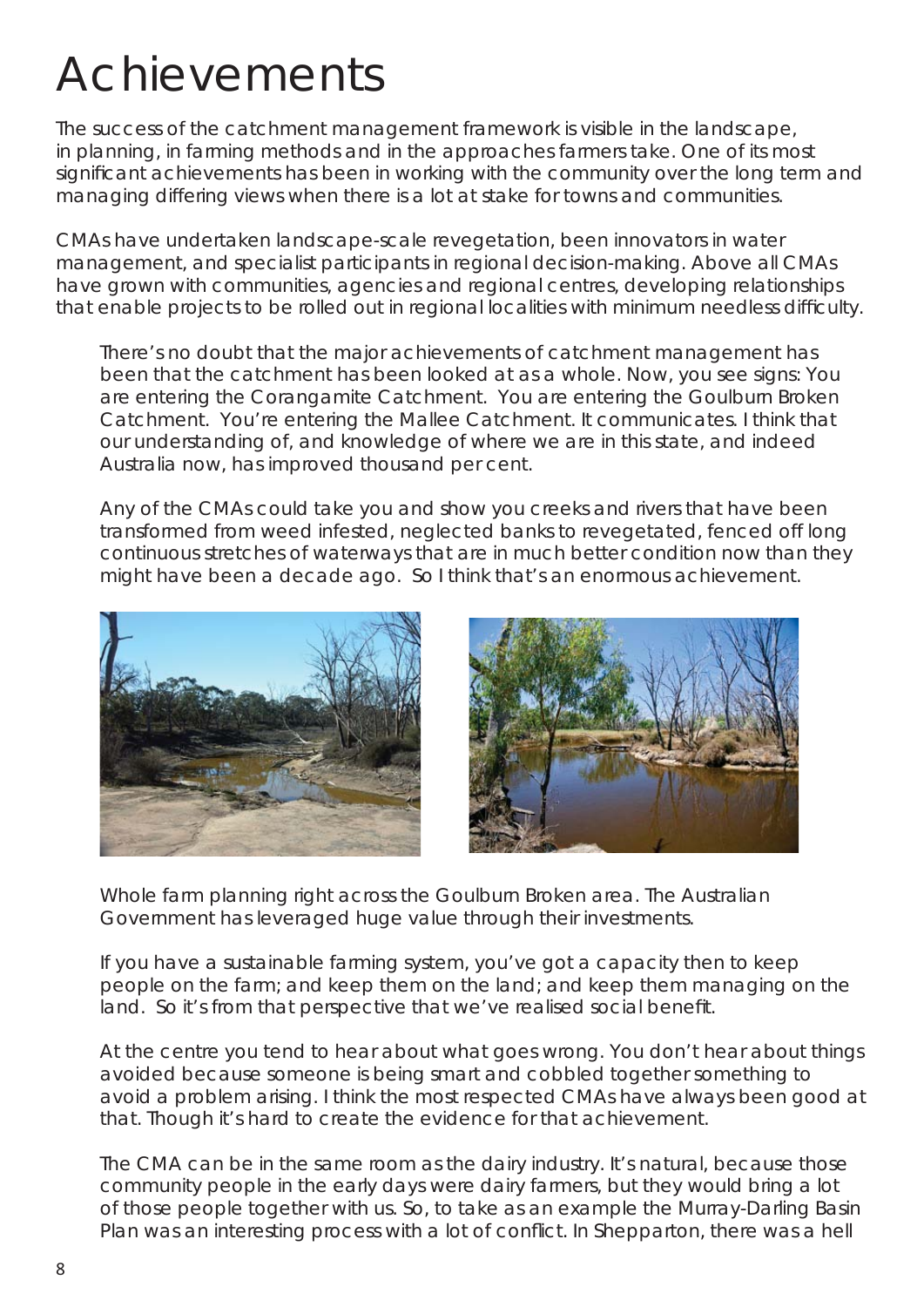of a lot of conflict but no-one burnt books. The conversations in the community were, *we're not happy, but we want you to listen to us and we want you to come back. So, we don't want to burn a book and scare you off that you'll never come back. We want you to come back [as] part of the conversation. These conversations, and the processes that happened, happened because you're actually there for the long run.* 

Basically at one stage they were fixing and revegetating and getting rid of weeds *on 1,000 kilometres of waterway a year. Great progress in terms of improving the condition of rivers, absolutely fabulous! Some of the work has been wonderful, and during a drought as well.* 

*The amount of trees that were planted in the Goulburn Valley, unbelievable.*

*They got the environmental water reserve up. Nobody had those skills. Nobody had managed environmental water. They've been absolute frontrunners at that. They've developed a discipline that never existed and they're excellent at it. They're committed people who are smart and innovative.*



*As a decision system, a more robust decision can be reached by getting a series of people around the table over however long it takes to think about what the options are and to determine an agreed position to go forward. You get learning coming out of it, you get ownership. Every decision is potentially a good decision or potentially a bad decision. But they are all learning opportunities that can help you make decisions in the future.*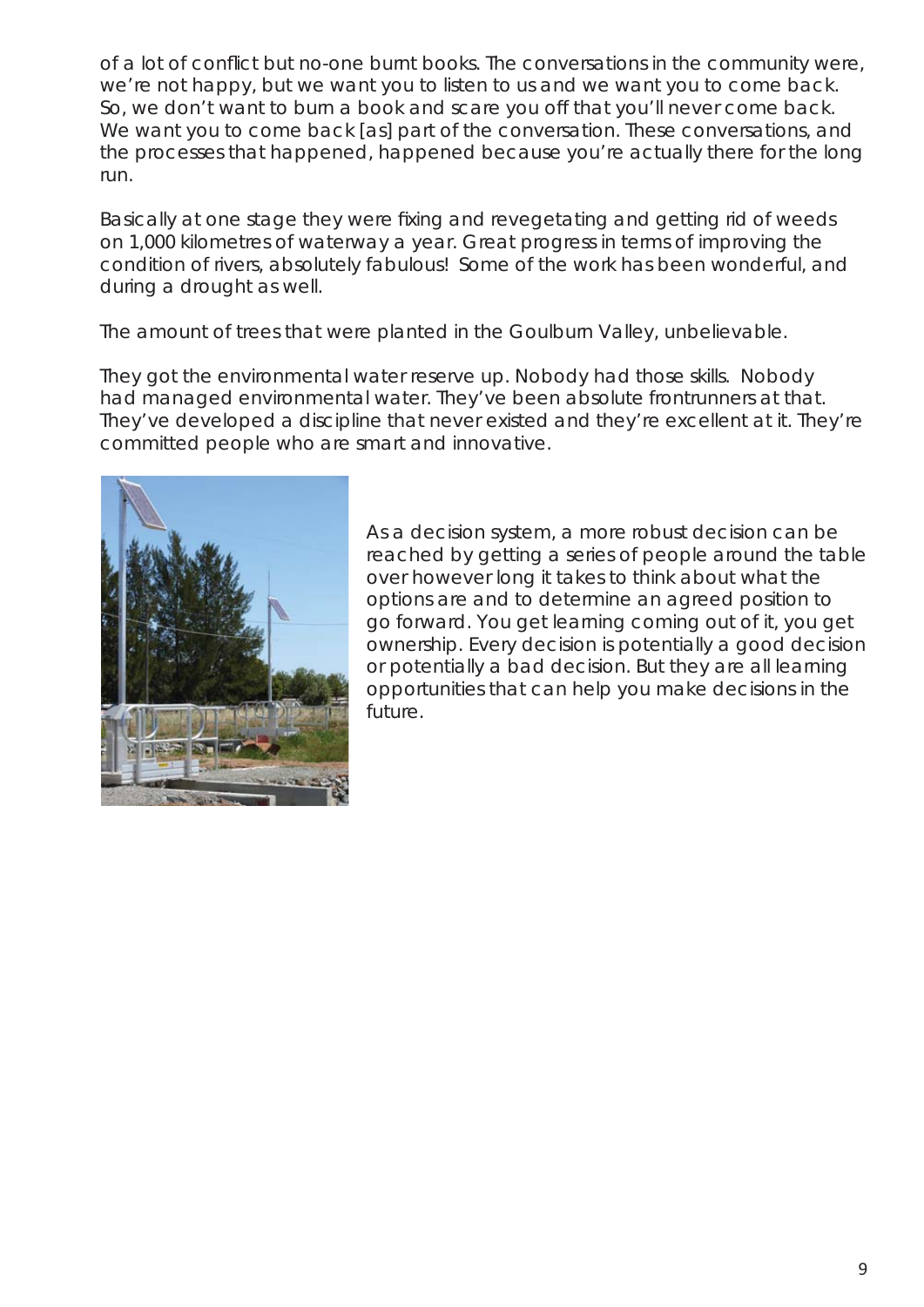### Where CMAs came from: the salinity experience and inception phase, 1989 - 1996

Victoria's integrated approach to catchment management was not created over night, it emerged and evolved over time in response to a looming crisis in Victoria's productive agricultural land, and later to changing needs. Along the way, the experience and expertise gained in confronting new challenges and changing priorities has been built on, and innovative ways of working embraced. The shift to a strategic, interactive, and more integrated catchment governance, away from a reactive, top down, siloed approach to managing catchment problems, became the norm. Each region took responsibility for a Regional Catchment Strategy, a novel new regional planning approach.

Victoria has created the blueprint for integrated catchment management. Pre-existing models were not available when it became so important to deal with salinity. They could not be found and transferred from elsewhere. Today Victoria has a resilient yet flexible framework that is well positioned to meet current and future challenges and opportunities.

*The germ of it was there before the CALP Act and Landcare. We realised that most of the damage was on private land, and governments can't do much about that. And you'd have to have a huge army if you were going to do it by regulation. And so you had to do it by bringing people along.*

*Mobile phones had just come in. Nonetheless, to get the message back out to the community was not easy. Hence, we had all these little meetings in little areas and schools and all over the place, to give people the opportunity of understanding. It*  was a time of supreme support, community support and financial support. So we had the three, we had government working, we had the community working and it *was being adequately funded. That was a dream.*

*I can remember one of the catchment pioneers taking the Treasurer out to show him the catchment model, up there to the Goulburn area. And the Treasurer said, 'Thank you. This is the first time I've actually seen where my money is actually doing something!'*

*I was part of the tail end of the salinity program of the 1990s. There was a commitment to a decade of funding to go to dealing with that issue. There were plans* 

*developed and then there was a really strong implementation and monitoring phase. People got behind that, communities got behind it, and it had a*  high profile. It was a long-term commitment and the *investment that went along with it.*



*If you have a problem like salinity, which mobilises everyone's concern, it provides*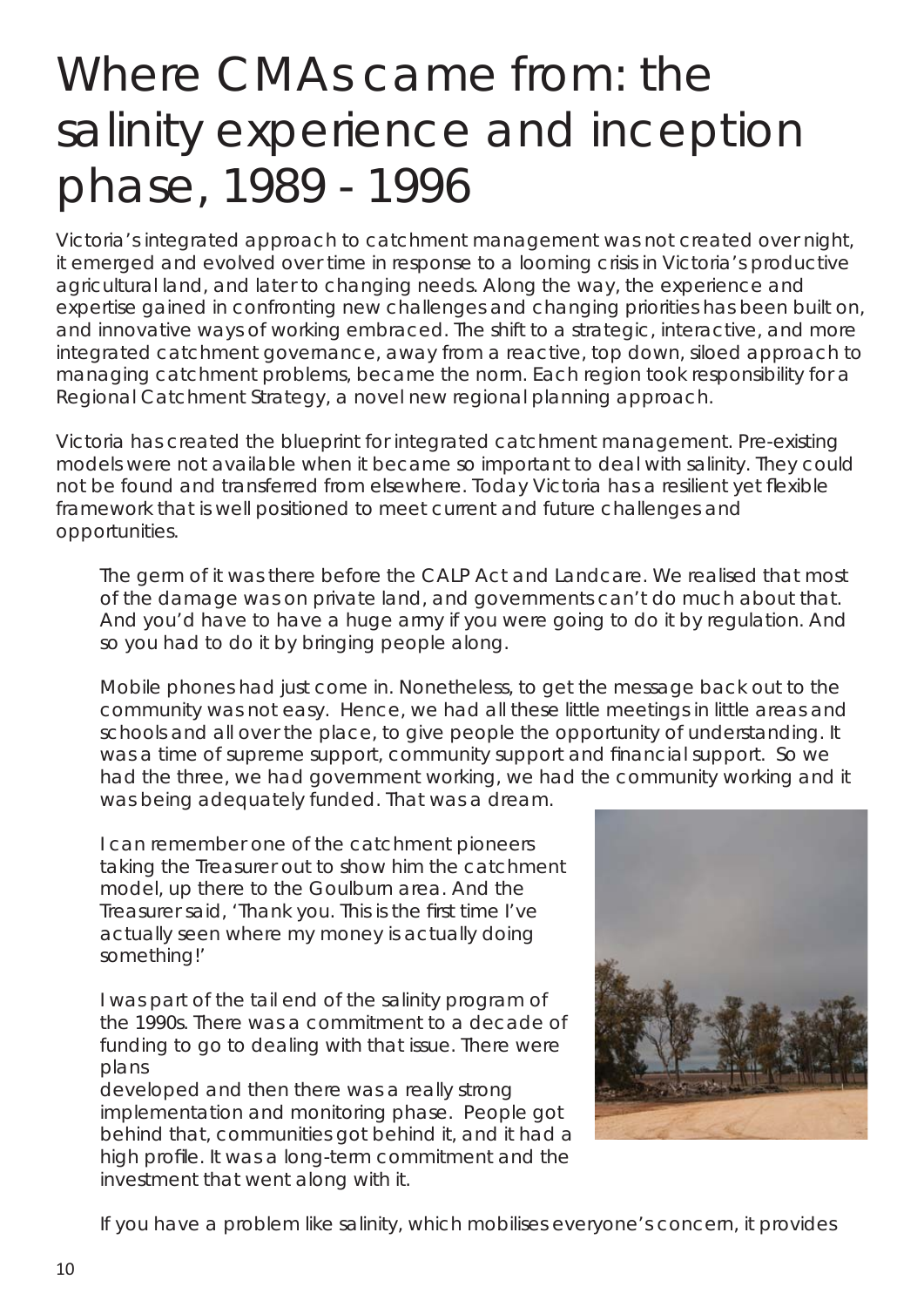*a focus for a whole lot of things and then other activities which require similar types of approaches get bolted onto that. I think that's characterised by both having the necessary information but also, having local leadership ability to set priorities to get essentially joint action, collective action, to deal with problems. Individuals can do a bit but they need neighbours to do it as well. You need that collective action.* 

*With community involvement, Goulburn Broken built on the salinity movement, and East Gippsland built on the river improvement trust.*

It was an odd beast. We were there to coordinate the first Regional Catchment *Strategy. We had no authority, really, to lead anything. We had to engage, try and develop priorities across … I can't remember how many different organisations there were. But there might have been 10. Parks, DSE, DPI or CNR they were then. It just went on and on and on … local government as well. Of course, with no authority, no*  resources and no power. At that time I was sitting on a milk crate! The whole thing had to be done on relationships and goodwill. So I think in the first round *appointments of CALP boards, they did do a really good job, selecting people that could carry that off.*

### Why integrated catchment management?

*The word integrated means to put everything together and that was what we wanted to do. By integrating all aspects of land and water management, then you have your integrated catchments.*

*They don't want silos. You go to talk to a farmer, you don't talk to the farmer just about a salinity problem or a biodiversity problem. Their whole thinking is about systems. So, the fact that you had farmers and community people, and they were nearly all farmers … they forced you to think systems-wise or you'd look like an idiot. If you walked into a meeting and you wrote a paper about a biodiversity direction or a fencing incentive and you hadn't considered other things, you were knocked on the head.* 

*You integrate for potentially four reasons. Firstly, that physical linkage. You can't afford to mess it up, or you will see consequences. The next one is making sure the planning occurs so that what happens on land is taken into account in the water impacts. The next one is you can integrate at the higher activity level, so*  'I'm doing this, you're doing this, are there multiple synergy benefits?' So that's an efficiency integration. There's an integration at an operational level. The public land *manager's killing weeds today and if we do the private land managers together we'll kill the weeds, but if we don't or we do them separately six months apart …*  well the effort will just be useless. That's an effectiveness integration. Then there's an *integration with the community, in that if the community is not brought into these processes then you're not actually getting true commitment and therefore longevity of commitment to it.*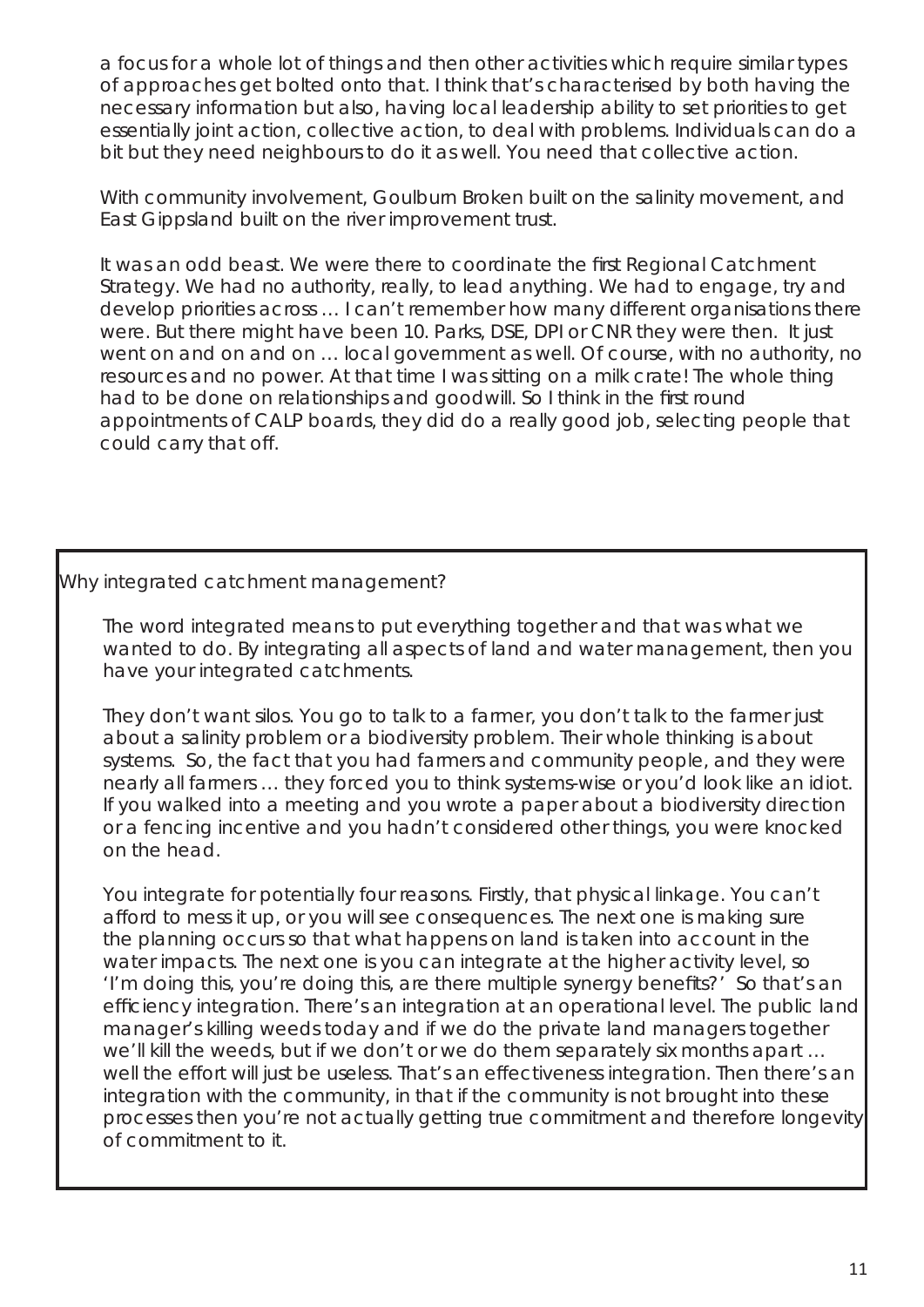# Working together

Catchment management is often seen as a complex biophysical management challenge. However, an equal or greater challenge is establishing and activating the governance structure to enable good ways of working together. Firstly, relating with local people and secondly, in setting up collaborations between diverse stakeholders to build capacity in organisations, communities and partnerships, and get results in natural resource management. In other words, as expressed by an experienced participant, *'the social license to operate is what you've got to win'*. Finally, this approach is founded on the ability of different players at different levels of government and in the regions, to develop and maintain effective linkages, investment regimes, and accountability mechanisms.

*If it was about just fencing off creeks the state could write a contract for a single provider to fence off all of the state's creeks. It's not what you're getting the CMAs to do really; it's something much more subtle.*

*That's the bottom line of this framework that it's built on communities having a sense of being part of the bigger framework. For integrated catchment management to happen it's about the people who are managing that resource. So unless we attend to those people and have some sense of keeping them going in their ambition, keeping them on the land and accessing their knowledge; unless we*  attend to the people sufficiently, we're not going to achieve what we want to with *catchment management.*



*All of the CMAs have got a really strong ethos that working with our communities and for our communities is our reason for being there. So there's never any question about whether we should be passing money through the CMA, to Landcare groups, councils and others to do work on the ground. Everybody would say, absolutely. In each region there's slightly different circumstances, but a CMA can slot in amongst*  the others and work out what niches and gaps it can fill most effectively for the local *community and do that. We don't want to be getting in the way of, or tripping over locals that can do that work as well as, or better than a CMA.*

*I'm thinking back as a public servant, at the way we worked together. For a community person - I'm thinking of the Chair of the Shepparton Irrigation Committee at that time - to get up in front of the Minister and say: The best thing we've got here is these departmental staff - they're wonderful'. Gee, it used to make your chest blow out. You felt like you were really making a contribution and at the same time it was never soft either. They would challenge us all the time 'why are you doing that? Why is this a priority? Have you thought about this?'*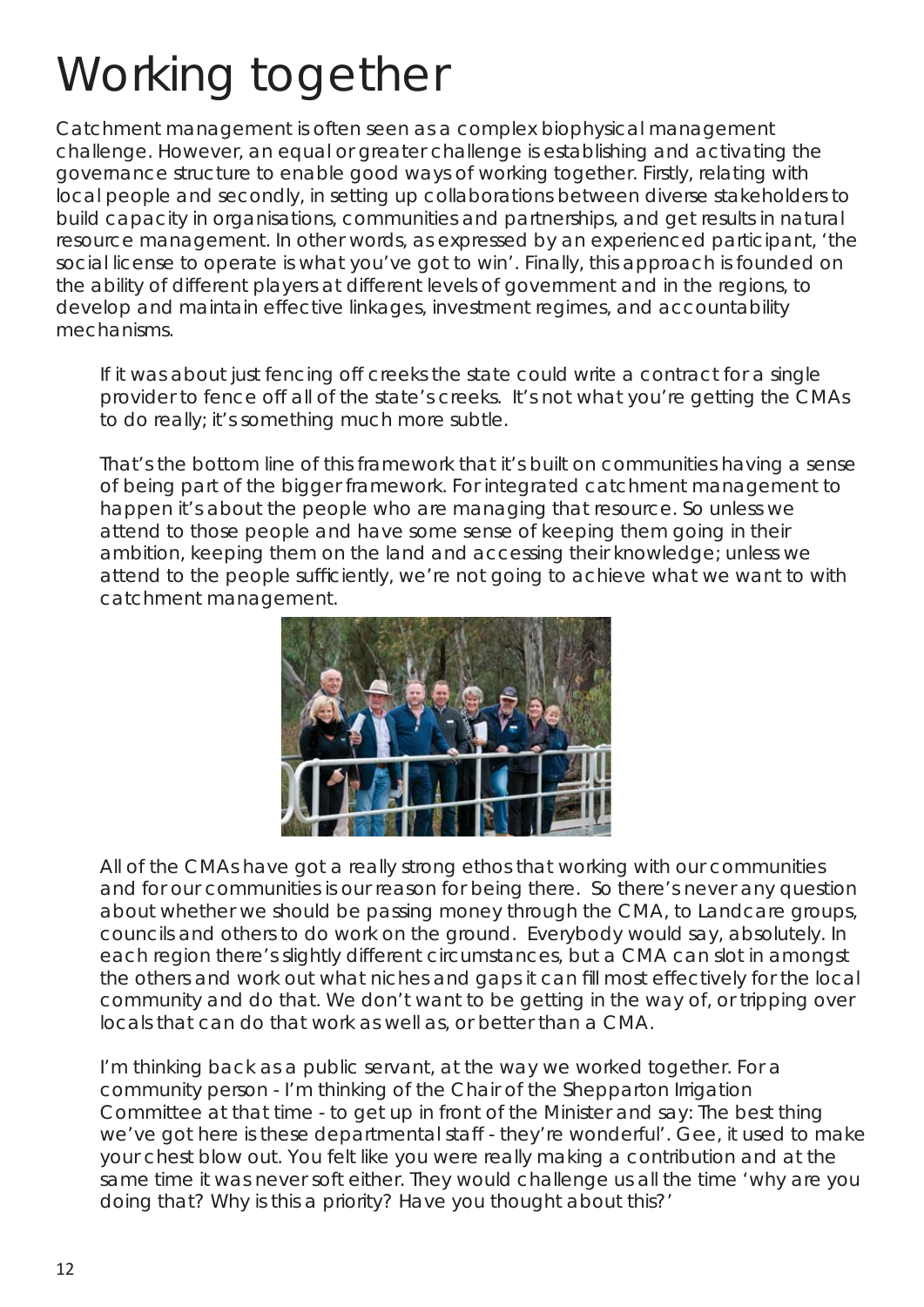*CMAs have been put in some difficult positions by various governments in terms of directions such as 'we want you to do x. We think you're the community face. Well,*  go and face them on a whole range of very difficult issues.'

*If you haven't got good people with you, you can have all the money in the world, but it doesn't get spent properly, and you don't really achieve any of your objectives, because you do need, even though you're out of the community and you may be passionate, but without top quality support from the various departments within government, it doesn't work.*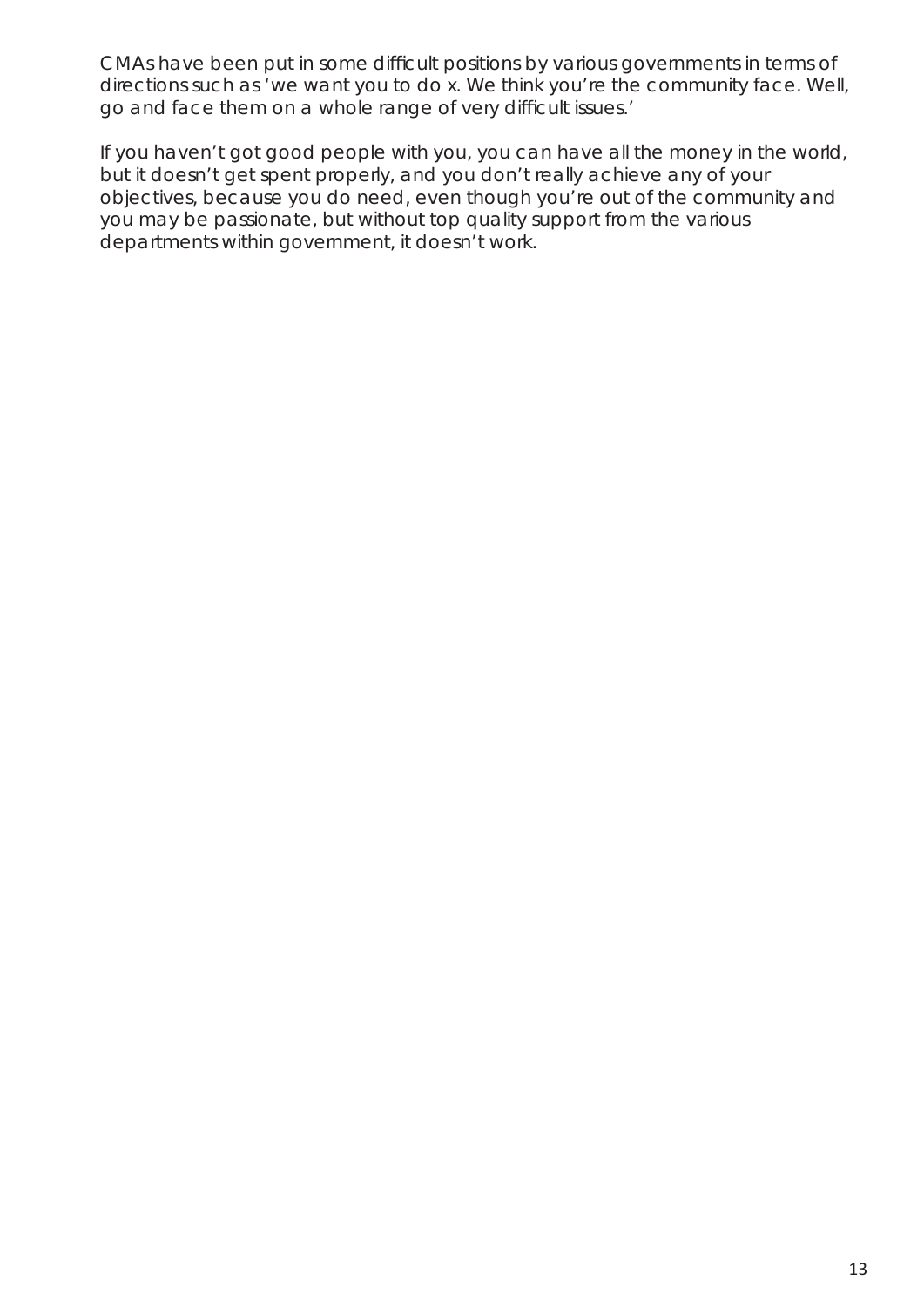## Resourcing and leveraging investment

Resourcing governance structures enables programs and initiatives to be developed and implemented, in this case river and wetland rehabilitation, drainage works which take account of community values, water quality and riparian zone monitoring, dealing with weeds of national significance, providing advice on irrigation and agricultural innovation investing in habitat for threatened species and auspicing steering committees on projects for example on soil care.

Victoria's catchment management framework has experienced phases of large investment, shrinking investment and consolidation, influenced by Australian Government and state priorities and investment. Short-term funding regimes have dominated the CMA experience. An early funding source, 'The Catchment Waterway Levy', variously termed 'the levy', 'the rating base' and 'the catchment tax' was abolished in 1999. This was seen to have had deleterious consequences for the catchment management framework, changing their orientation from an accountable local governance structure, to another part of government.

*The model gives a massive capacity for government to leverage off their investment. It certainly has been my experience that if someone gets \$100 to do some work on their property, they'll spend \$300 of their own. I'm talking in the abstract by saying hundreds, because it's always thousands! There's a massive leverage in terms of government both in-kind through volunteer labour, but also through other things that property owners buy and do.*

We still hear how difficult it is for the department to mount a case at Treasury. I agree, because we don't have the accounting structure to make the case in a world where *economic decision-making has such a strong bearing. So that's where current work on environmental accounts and creating a common environmental currency could be used in a way that has got a lot of merit.* 

*In my vision for regional development, I was thinking of local people working for CMAs but that didn't happen so much because of that project funding. Difficulty in planning forward, dependence on different streams of revenue and a project orientation means you've got a lot of churn in the jobs. You can only put people on for a year while there's funding.*

*Amazing things have been done with limited funds. Having all the money in the world doesn't always get outcomes. It's like rich dad, poor dad. And I think those involved in catchment management have been extraordinarily good at building on the resources available.*

*We saw the renovation of the irrigation system, the channels, the leaking channels, the poor management, whole of farm plans. These things had never been heard of. People, then rushed and got them. Government dangled the carrot with some*  help financially, which was good, and we saw properties completely transformed *from some of them bog holes, to really productive land. On-farm water storage and recycling systems, things no one had ever considered. But in doing all this, someone, either a community or departmental person said, ah, we can do that.*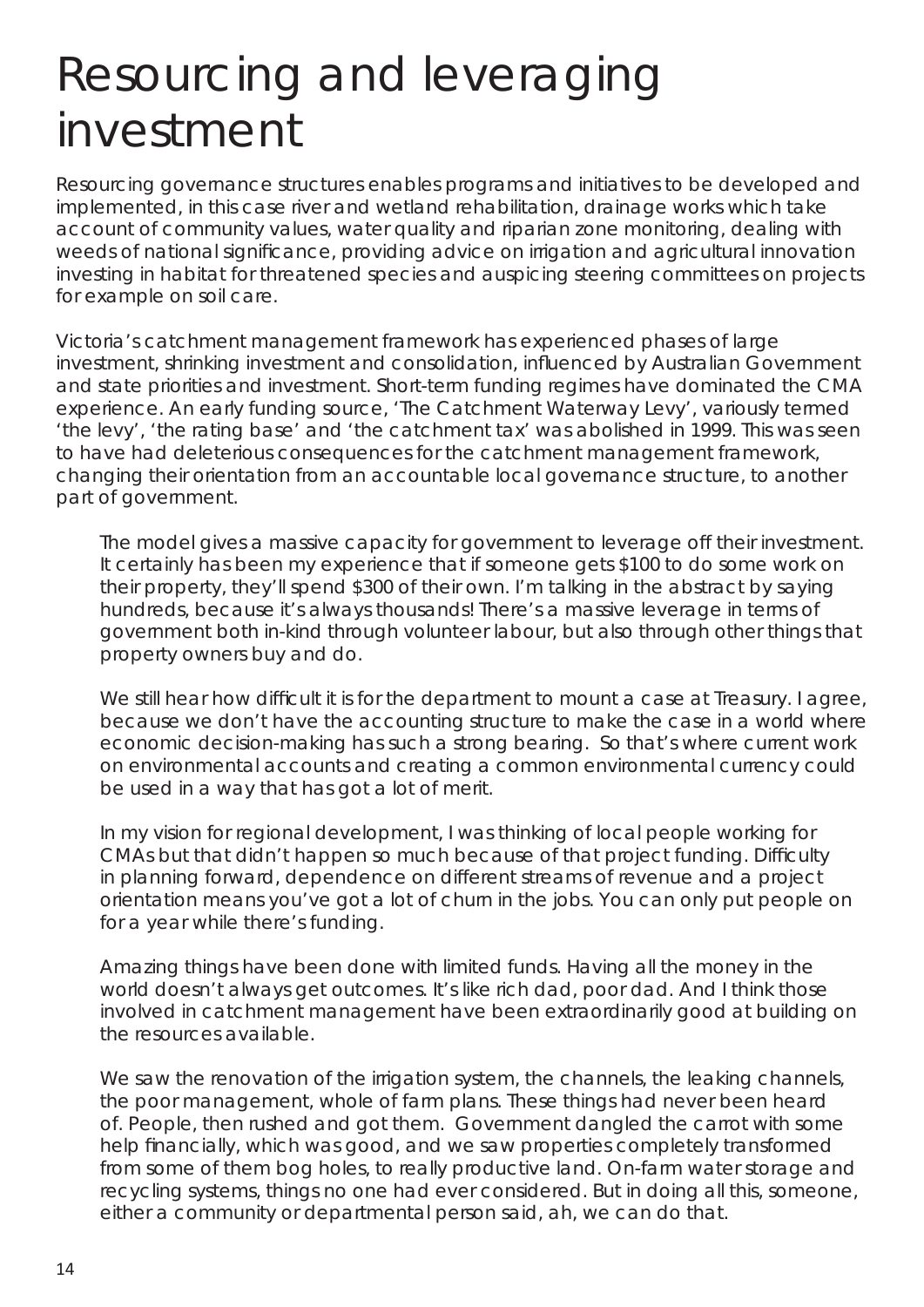*If you do a plan that you want to be an integrated plan and create a beacon for people to get behind and work together, you need an implementation phase for*  that plan. What we see now is phases of planning and then a few years of scratching *around doing what we can and then another phase of planning. Communities and those at the centre of it get sick of it after a while. So the step one is that you really probably should only be making a plan – and the RCS is a particularly big one – if you've got investment that really clearly backs it up.* 



*Without their own source of revenue, it is nigh on impossible for chairs and boards*  to ensure that funds are spent on the priorities that were established through the *community consultation process.*

The central guys need to trust that CMAs will fulfil their plans and that their objectives *are aligned. I think the tightness of the funding rules, diminishes one of the most important things CMAs can do. The potential for them to build support locally is diminished because they say, 'oh yeah, that's nice, but we haven't got the money to do it.' They lose responsiveness locally.*

We've had a trend here of 127 years of loss. Experts will say, well, you've lost a bit more in five years. The length of timeframe you need to measure is enormous. *None of our systems can cope with that currently. So whether it's a funding system or the knowledge capture system or the reporting system, very difficult. So you've got that quite different perspective where governments want to spend money and get a report that shows a difference. In a timeframe of three years, that is almost impossible.*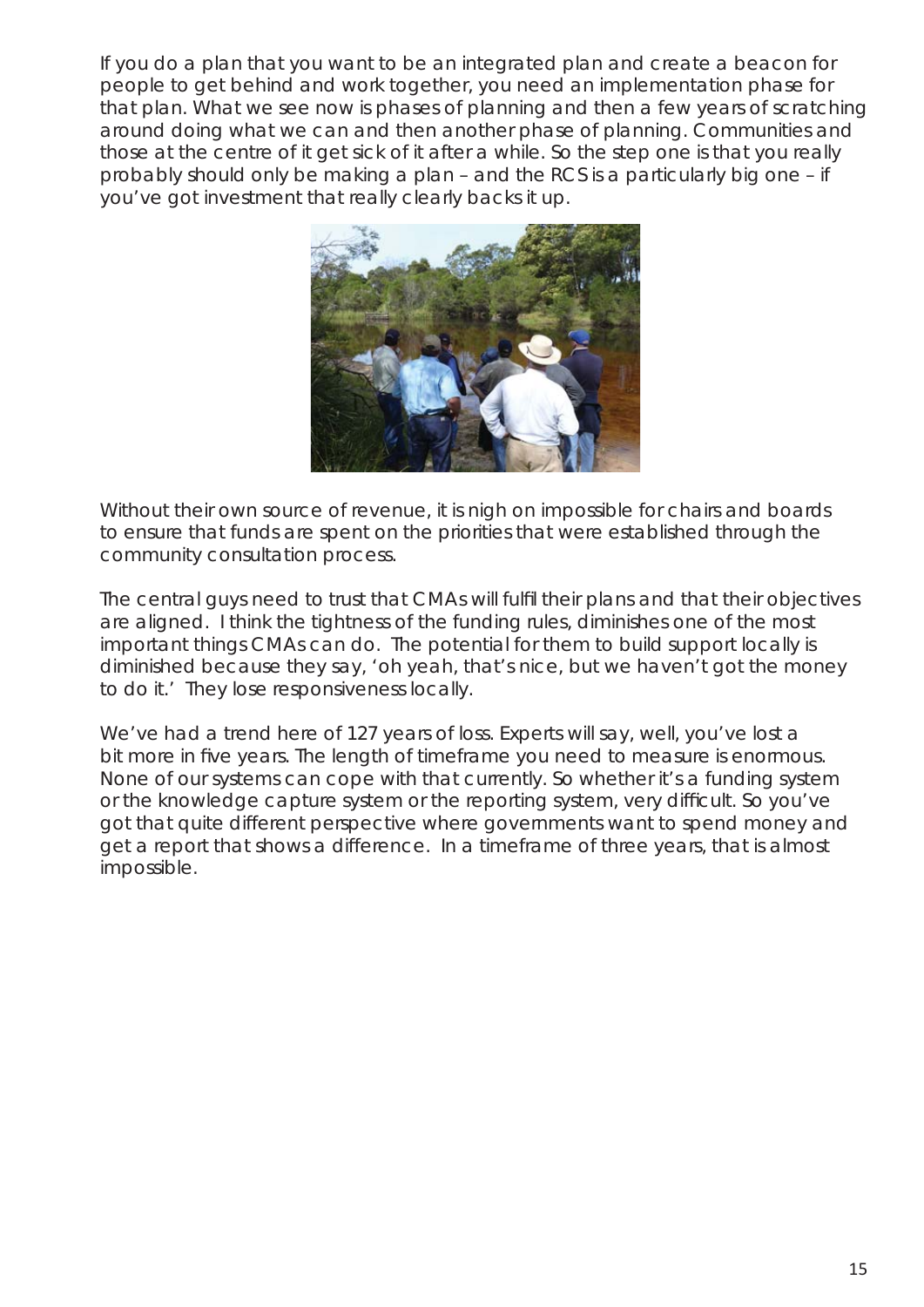# Knowledge and innovation

Having the right information and being able to make effective use of it are critical elements in catchment management. Knowledge in this area is often drawn from what is termed 'adaptive learning', with practical experience informing theoretical perspectives.

### Decision-making

*Knowledge, broadly speaking, underpins all of the decisions and directions that we make at all scales. There's often still a requirement to be drawing on people's situated knowledge, the knowledge that comes from experience and their intuition based on that experience, and their foresight and their insight into situations more than working out a numerical system that makes X a priority over Y.*

*You need to have a process, and be clear about who is going to tackle problem*  the community have identified ... and be able to say you've done it in the not too *distant future! It is about tying together the social, environmental and economic imperatives. At the same time it's about nailing particular problems and using those particular problems to help illustrate the principles you're trying to apply more generally.*

### Investment

*In order to make a larger scale targeted investment you've really got to have access to the data that's going to tell you that the [desired] change can happen. So it's a real chicken and egg thing that in order to be able to make that decision you need access to good information that says yes … if you put energy into these streams or into this landscape, the effects are going to be tangible elsewhere, or in a certain timeframe.* 

### Knowledge exchange

*I think you have to invest time upfront. In my work, I've used quite a lot of modelling which is pretty complex but we've always invested time in explaining models to people and letting them become clear about what they can and can't do and that type of stuff. Making sure the model is right, papers on the results of models … You've got to be prepared to be open. You've got to understand that you don't have all the answers. You've got to be interested in listening.* 

*The role of many CMA staff out on the ground has changed to become more of what we might call knowledge brokering. [It's not] 'I've got information; I've got advice, hey! You might do this!' It's the kind of culture where there's a sense of give and take, rather than having an expert and a naïve landholder.* 

*Between CMAs, the information's available but I reckon in a lot of cases it's not necessarily utilised as well as it could be. I don't think it's fully taken up. You don't necessarily adopt it as well as you should, perhaps. You don't go with open ears. You hear but you don't listen.*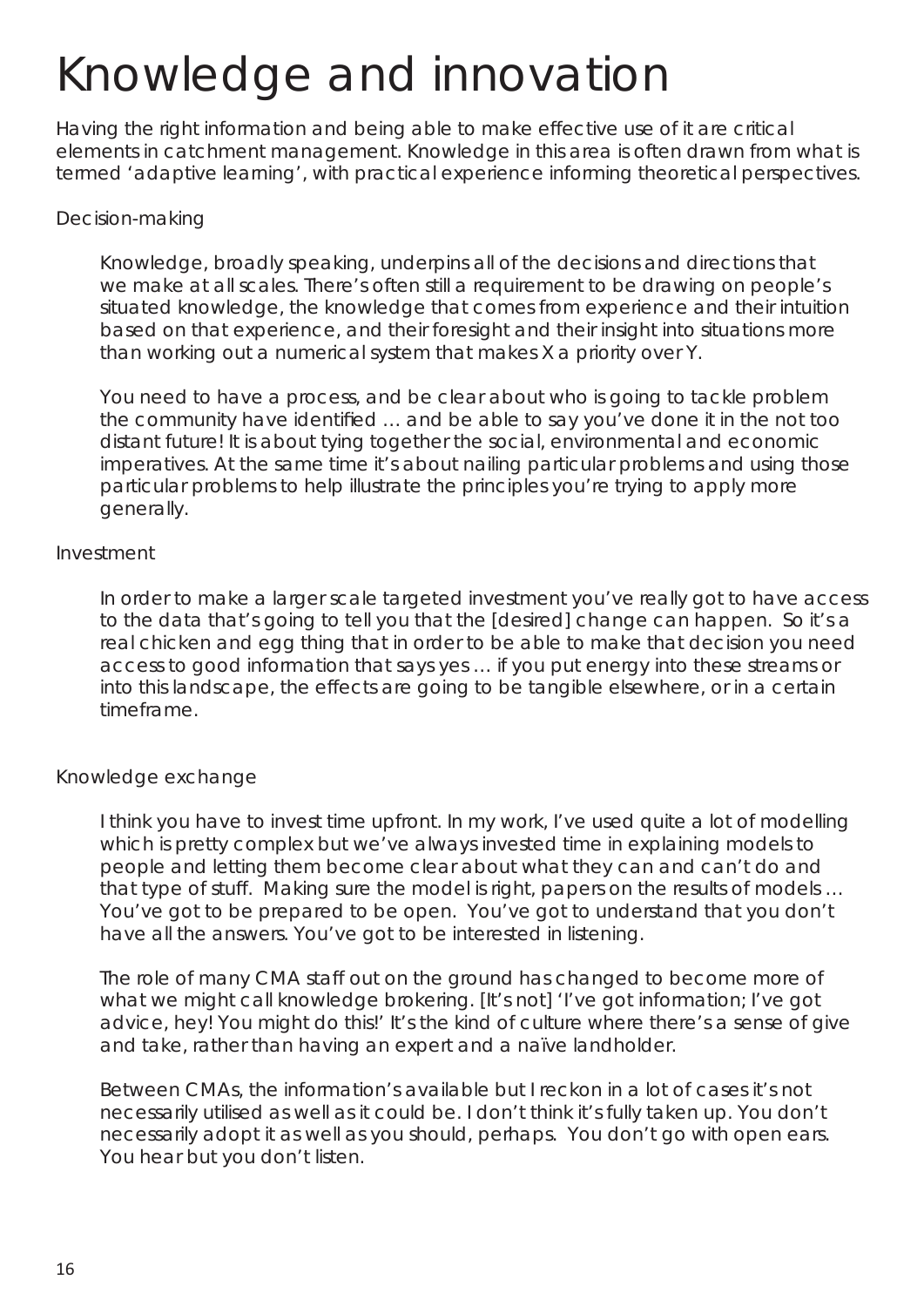*I think the working together is very much about honest consultation and trust in a longer-term timeframe. Because there's a lot of information hitting people all the time, they're bombarded with information. So, often, it's not the information that's important, it's the person. It's, 'who do I go to, to help me understand what this issue's about?'*



### Research

*The irrigation modernisation process that's happening now, is taking a lot of our learnings from 10 years ago, 15 years ago. We didn't know how we could get water off our farms quickly. We didn't know how to get water to farms quickly. We now can get water to farms*  four times faster than we could four or five years *ago.* 

*I think there are lots of examples where knowledge is being applied and research undertaken. But, I think the key to it is really about articulating what is the problem that is trying to be solved. There's a lot of fundamental research which I think is important, but this is really thinking about 'here is a particular problem, how are we going to solve it?', and then applying the scientific method to help solve those particular problems.*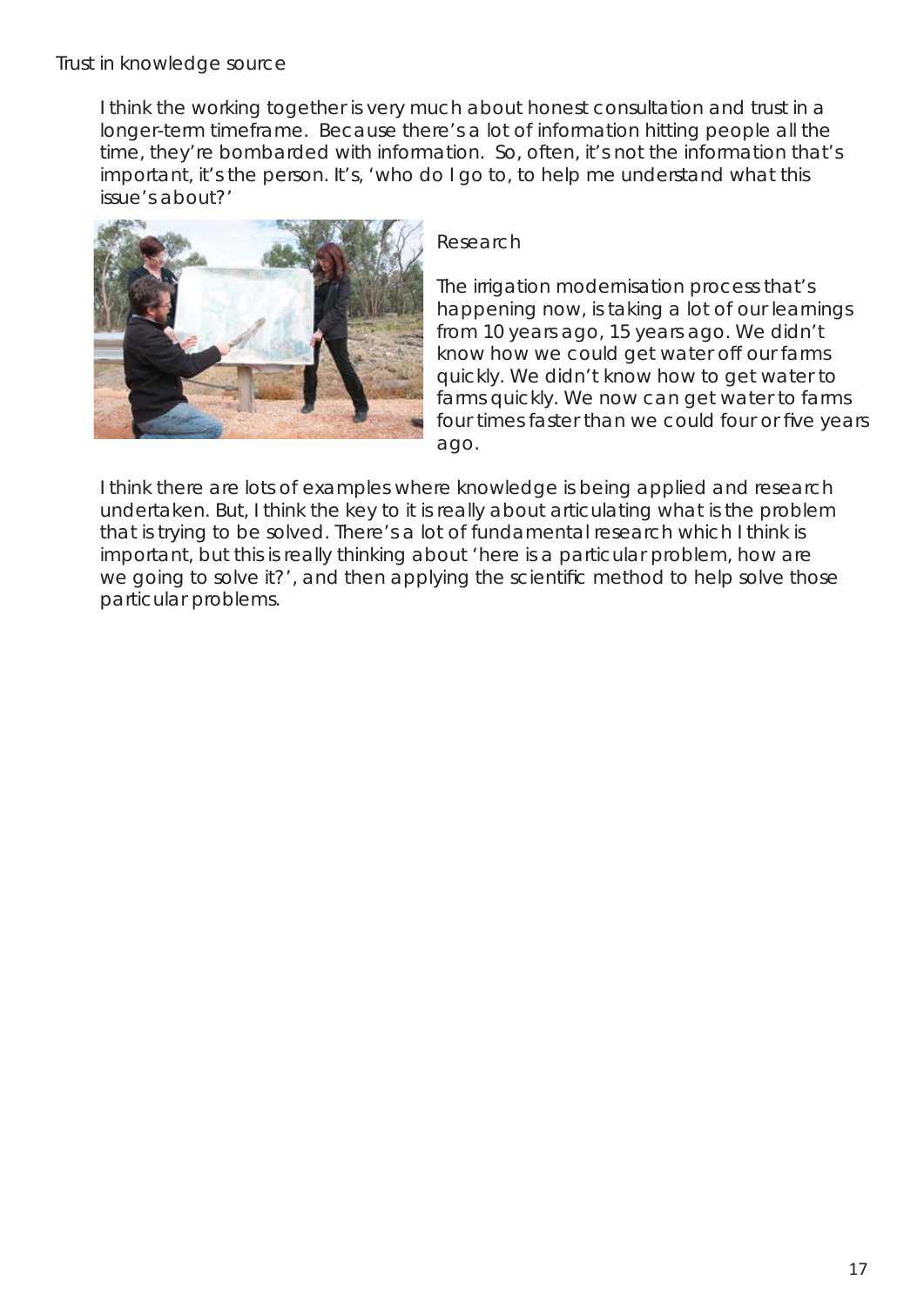# Recurring challenges

Because catchment management is a complex and dynamic undertaking, it is necessary to continually refine and adapt, in order to deal with emerging circumstances. Responses must change according to changing circumstances, such as developments in agricultural and irrigation technologies, policy innovations and climate trends such as less and more erratic rainfall and increases in bushfire risk. Available knowledge is changing all the time. In addition, complex issues can only be addressed, once local level issues have been dealt with, and requisite management capacities and relationships are in place. Therefore, because of the complex, dynamic and evolving nature of catchment management, there will always be challenges that need to be addressed, in order for the full benefits of investment and other efforts to be realised.

#### Integration

*I think integration is really important but you've got to be incredibly cautious about it. ....* Make it concrete and find ways of dealing with it and then members of the *community will be quite generous in selecting the ways to deal with it, providing*  broader benefits. It doesn't matter whether it's rabbits or salinity or something *else, preferably something which affects them rather than affects someone else somewhere in some other place. But, I think people tend to want to do tangible things and integration is often not sort of very tangible and it can rapidly lead into this*  sort of cult of coordination where people sit round in meeting rooms and get driven *crazy except for the bureaucrats who want to put their bloody noses in everyone else's business.*

*[Mechanisms for integration] included: community based boards, a regional structure, that is, the right sort of geographic area and regional catchment*  strategies. Then flowing on from that was the idea of a catchment-based levy or tariff *that would mean you've got local money to help implement your local priorities. So I think with those sorts of mechanism all in place, the idea of integration and regional co-ordination was really going to flourish. But one of those dropped off then - the levy dropped off.* 



#### Resourcing and investment

*I think because CMAs have had to put in so much energy to chasing the dollar for the next job rather than having a revenue stream, a lot of the energy that they might have been put into awareness raising and education and establishing relationships, has actually had to be focused on submission writing and lobbying and a whole range of other things.*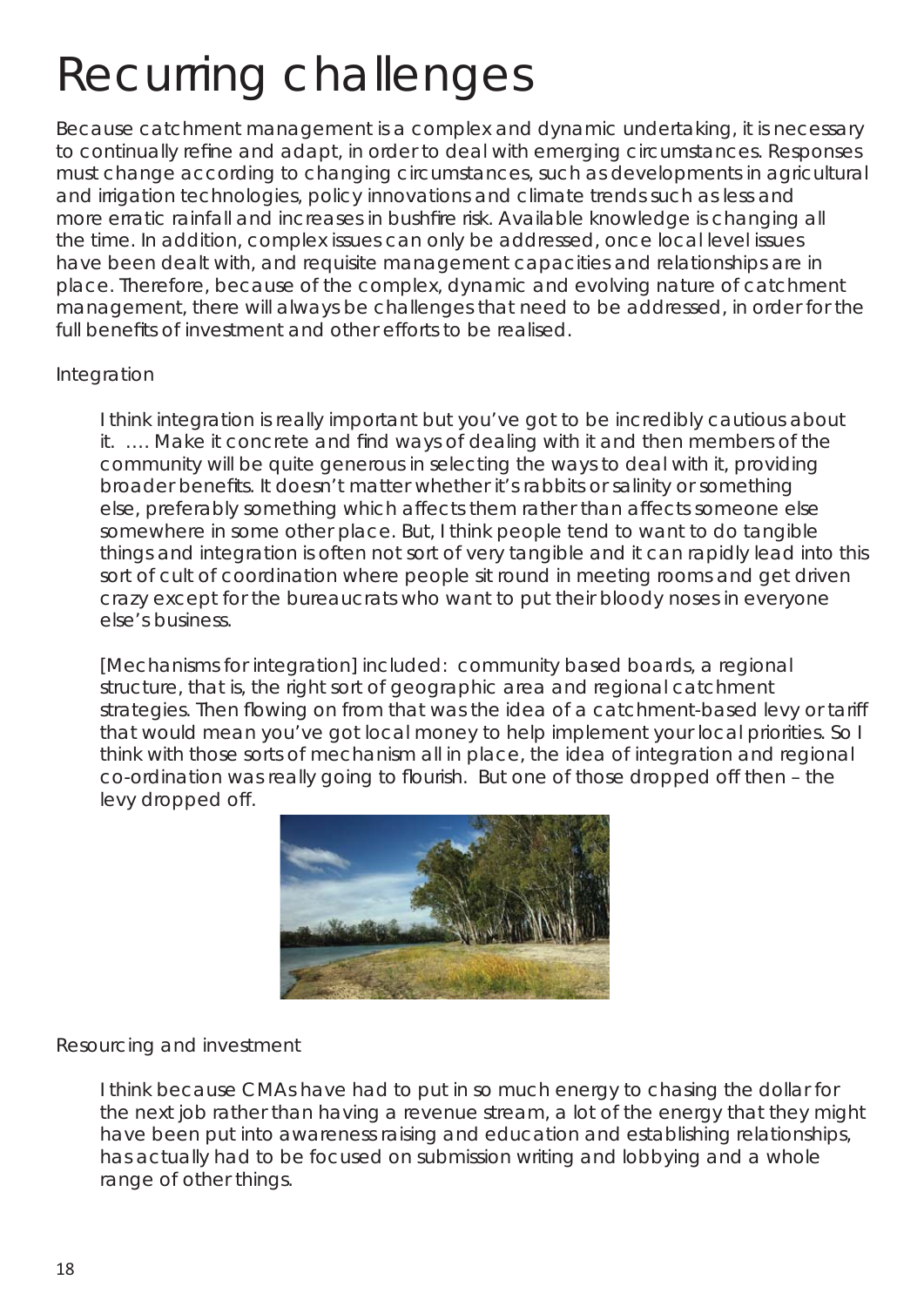*Just because you've got an Act, doesn't mean the issues are being dealt with … it's the implementation of the Act, that's important.*

### Working Together

*That's the bottom line of this framework that it's built on communities having a sense of being part of the bigger framework … for integrated catchment management to happen it's about the people who are managing that resource. So unless we attend to those people and have some sense of keeping them going in their ambition, keeping them on the land and accessing their knowledge; unless we attend to the people sufficiently we're not going to achieve what we want to with catchment management.*

*Communication still today is the hardest thing to achieve. If everyone understands*  what's going on around them, and nothing jumps up out of a hollow log, then *they're comfortable. They mightn't agree with it, but they can understand the reasoning behind it.*

### Knowledge and innovation

We've got to be able to measure these changes much better, to show people.

*At the centre you tend to hear about the stuff-ups. You don't hear about things avoided because someone is being smart and cobbled together something to avoid a problem arising. I think the most respected CMAs have always been quite good at that. But it's hard to create the evidence for that. It's hard to put a value on*  that to work out how much money in an investment framework satisfies the Treasurer. *Even to work out how to do that, particularly when with that critical dimension - you can't put it in 'we'll do that in the three year corporate plan'. Rather, it says, 'here comes an opportunity now and we have to be quite adept on our feet to respond'.*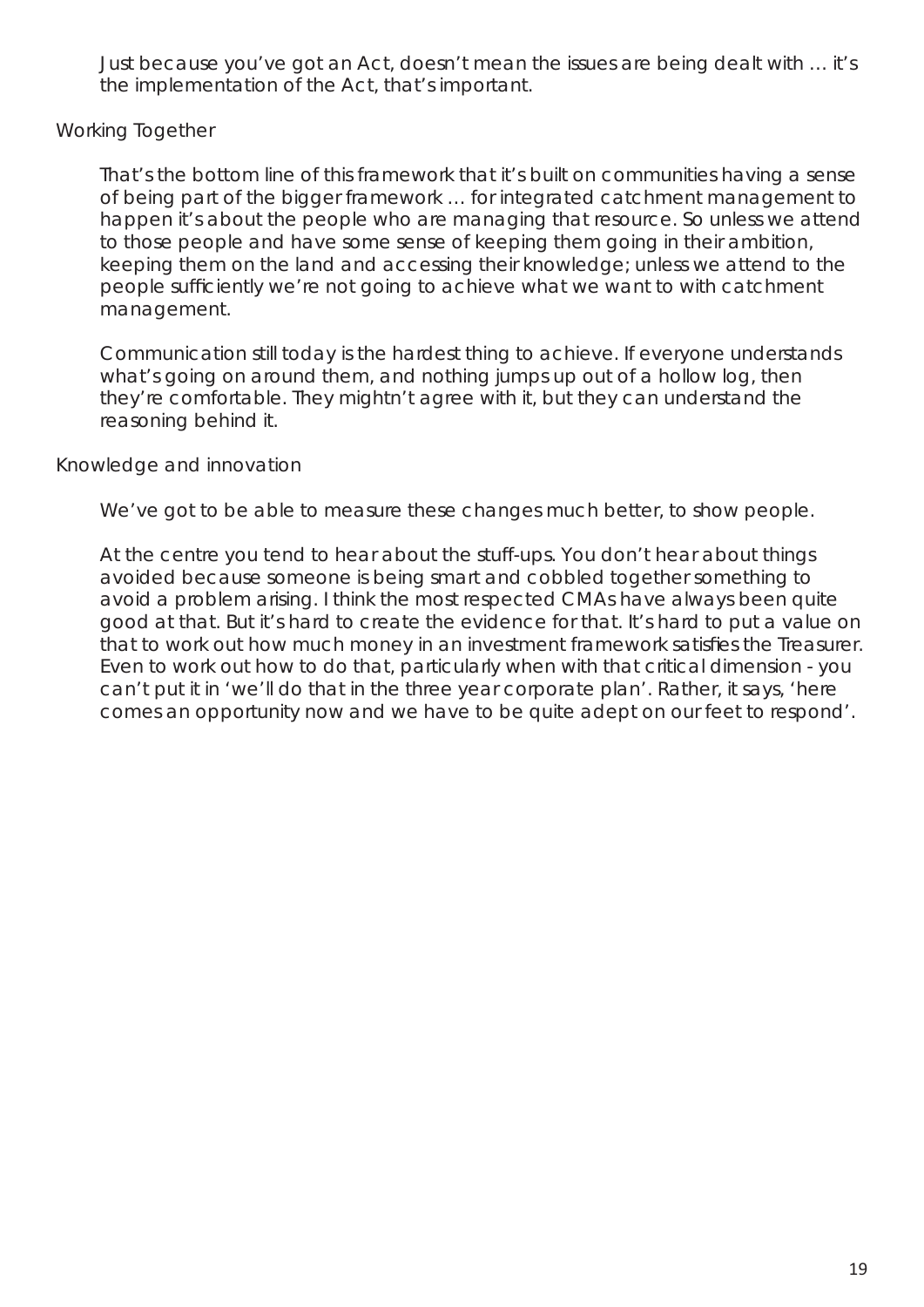# Looking to the future

This project has identified significant benefits from Integrated Catchment Management as a regional model of resource management, and documented the strengths of the ties CMAs have developed with stakeholders and communities over the last 20 years. Today, some important stakeholders such as water authorities and local government also take up the catchment model, which contributes to CMA efforts to highlight resource management values and deliver on catchment management priorities.

The transcripts highlight the particular culture of ICM, and a unique way of seeing and working with problems. All interviewees spoke of this culture being based on CMA practice of bringing together people around bio-physical problems, and of thinking from a systems perspective. A way of working has become established, with recognised ways of understanding and acting that have evolved from Victoria's approach to salinity, and subsequent responses to resource management challenges and policy developments. What this means is that collective action is required to effect change.

In looking to the future, participants spoke of the value of the regional model, and the CMAs' capacity and perseverance with building connections to agencies, communities and governments. Many participants also highlighted CMA leadership in working with the function of dynamic systems, based on the interdependence of humans and the natural environment. This was seen as experience gained in the salinity era that should not be lost, but re-invigorated. One interviewee described their CMA's recent initiative in community engagement, to recognise demographic change and start to act on a new approach to community engagement for more effective natural resource management. Many participants highlighted the need for more and better use of knowledge than is currently available. Knowledge was seen as urgently needed to correctly prioritise initiatives, especially in a changing climate, and to measure progress at a statewide level.

In general, while responses from participants revealed a strong interest in renewal for statewide catchment management practice at the 20-year mark, it appears that when environmental problems are diffuse, it is much harder to gain people's attention or to attract investment for significant innovation, yet this attention is necessary if problems are to be managed effectively. Further, in some circumstances, shared ways of understanding the business of catchment management, may have led to a tendency to assume or generalise values held among practitioners, and also to take the benefits of the regional model for granted. This appeared to hamper participants' capacity, for example, to specifically describe successes or to critically address the function and usefulness of aspects of the approach in looking to the future. While acknowledging areas for improvement, the overall commitment to Victoria's longstanding, evolving, approach to catchment management remained strong.

Those aspects of the model that are seen as invaluable include:

- regional model and continuity of the CMA framework in regional Victoria (capacity to work with community stakeholders on issues that matter)
- unique capacity to work as agents and initiators within socio-ecological systems, gained over 20 years
- adaptive capacity to meet changing needs (being able to identify and manage current and emerging challenges).

Given the strengths highlighted above, it is unlikely that the knowledge required is purely of a technical or abstract modelling nature. Rather the integration of social, economic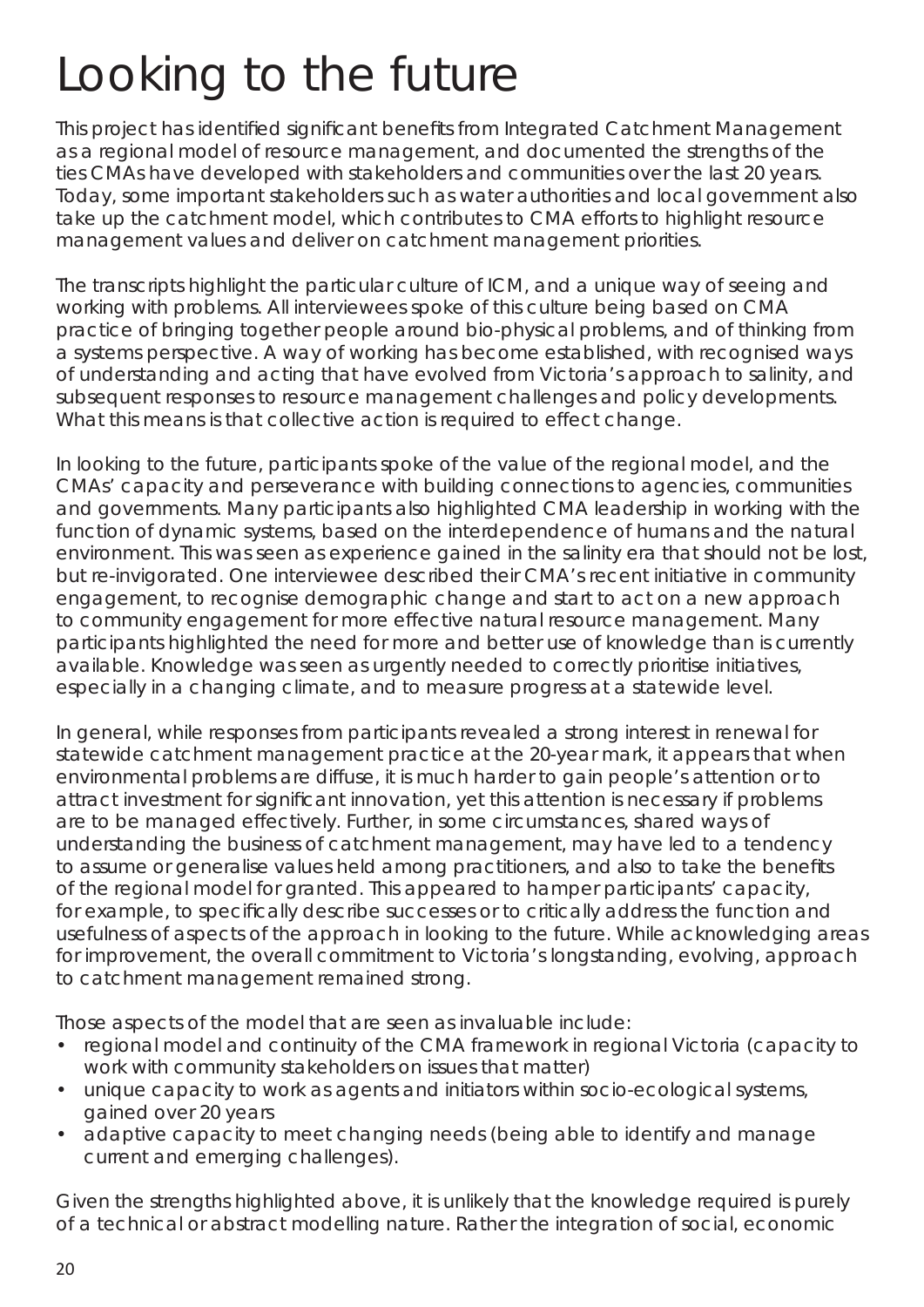and biophysical aspects of regional systems continue to be economically important, and an evidence base highlighting this, would add value.

Looking ahead, there are a number of challenges for players in the CMA framework. One is to refresh the commitment to institutionalise support for the framework, while continuing to make the most of existing processes and available knowledge.

It would appear that the best way to identify elements of renewal would be to engage in public discussion to fine tune a joint understanding of what the model offers in terms of established strengths; relationships; and approaches to investment planning. This would enable players to refine messaging. Engaging in conversations with partners, stakeholders such as Regional Development Australia, industry bodies, water authorities and local communities, would be a first step before undertaking wider conversations about future reforms.

Further, to amplify the CMA value message, as well as for framework development, it would be useful to draw on available knowledge in DEPI and the CMAs, drilling down further than this project was able to, in the area of statewide achievements. This would likely highlight patterns and connections between social, environmental and economic benefits.

The Victorian Catchment Management Council would be ideally suited to demonstrating the benefits of the model at a landscape scale, and making it tangible through facilitating a series of forums and enabling knowledge development on the regional socio-environmental model that integrated catchment management affords.

In summary,

*If it was about just fencing off creeks the state could write a contract for a single provider to fence off all of the state's creeks. It's not what you're getting the CMAs to do really; it's something much more subtle,* 

and the players in the Catchment Management framework need to meet the challenge inherent in articulating this value.

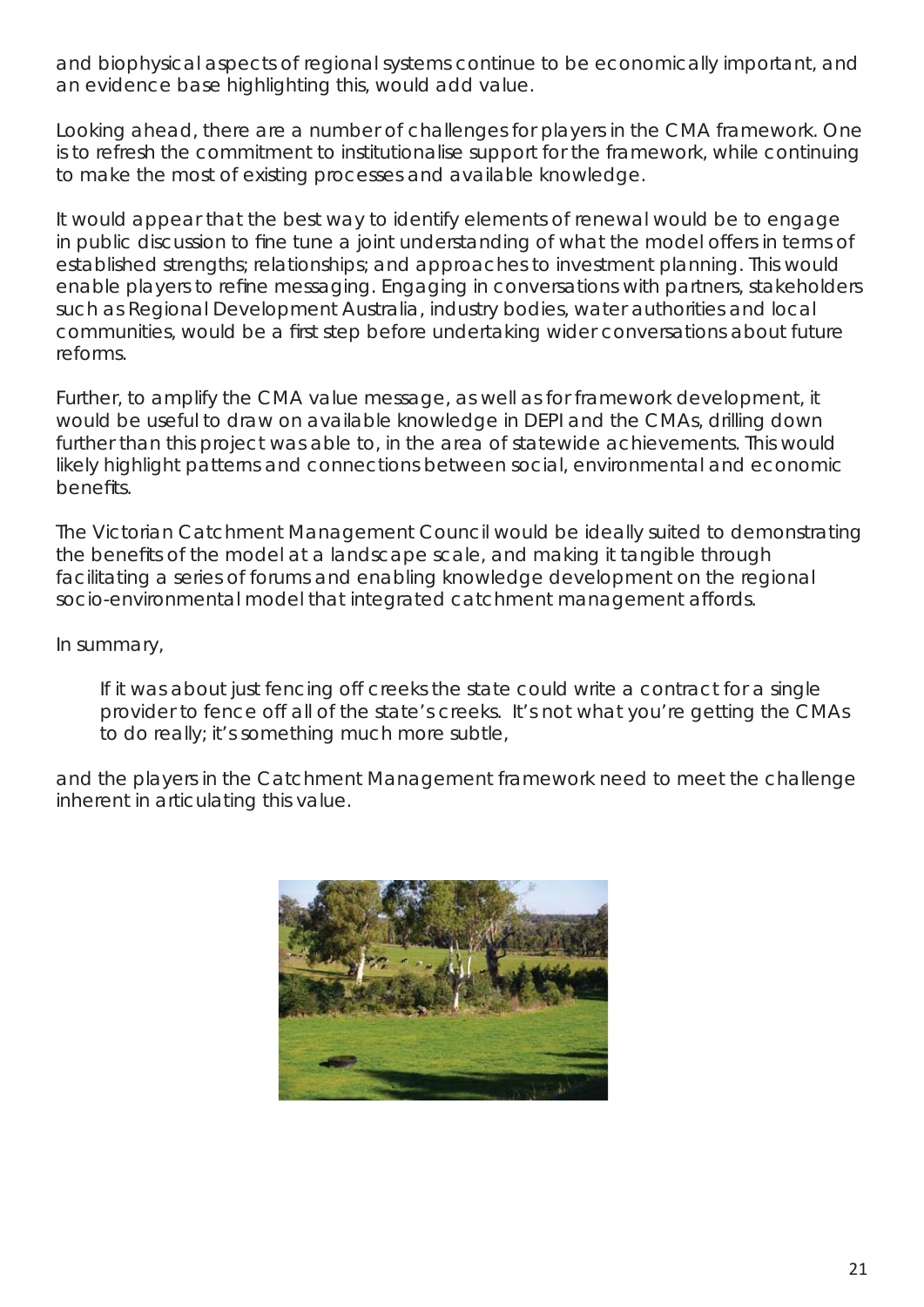### Attachment 1: source of data

The data for this report were derived from 10 semi-structured interviews conducted with people who have occupied significant roles in the establishment and implementation of Victoria's approach to catchment management. Semi-structured interviews are useful because they not only allow respondents to use their own voice in responding to questions, but also allow complex questions to be asked, and offer flexibility in the way that interviews are conducted (Dunn 2004, Sarantakos 1994).

Working collaboratively with the VCMC Executive, the team used a purposive sampling strategy (Bryman 2008) to identify ten suitable candidates for interview, based on criteria such as location (metropolitan and regional), types of experience, gender, and position in the CMA system (executive, managerial, operational). Collectively the people interviewed encompassed a range of positions (head office staff, regional office, and community representatives) and areas of expertise (salinity, water, soils, community engagement, etc).

The interviews, conducted between December 2013 and February 2014, were taped with the permission of the interview subjects and then professionally transcribed. All participants were provided with a plain English summary of the project and an interview schedule to ensure that they understood the project and the types of questions to be asked.

The data collected were analysed qualitatively using a strategy of identifying insights and themes iteratively through engaging with issues covered in policy documents and literature and a close reading of the views expressed in the interviews. This enabled multiple perspectives on the catchment management framework to be drawn out.

| Gender   | <b>Focus</b> | Role       | <b>Area of expertise</b> |
|----------|--------------|------------|--------------------------|
| Male 7   | Statewide 8  | Advisory 6 | Land 2                   |
| Female 3 | Regional 2   | Policy 2   | Water 4                  |
|          |              | Delivery 2 | Community 1              |
|          |              |            | General 3                |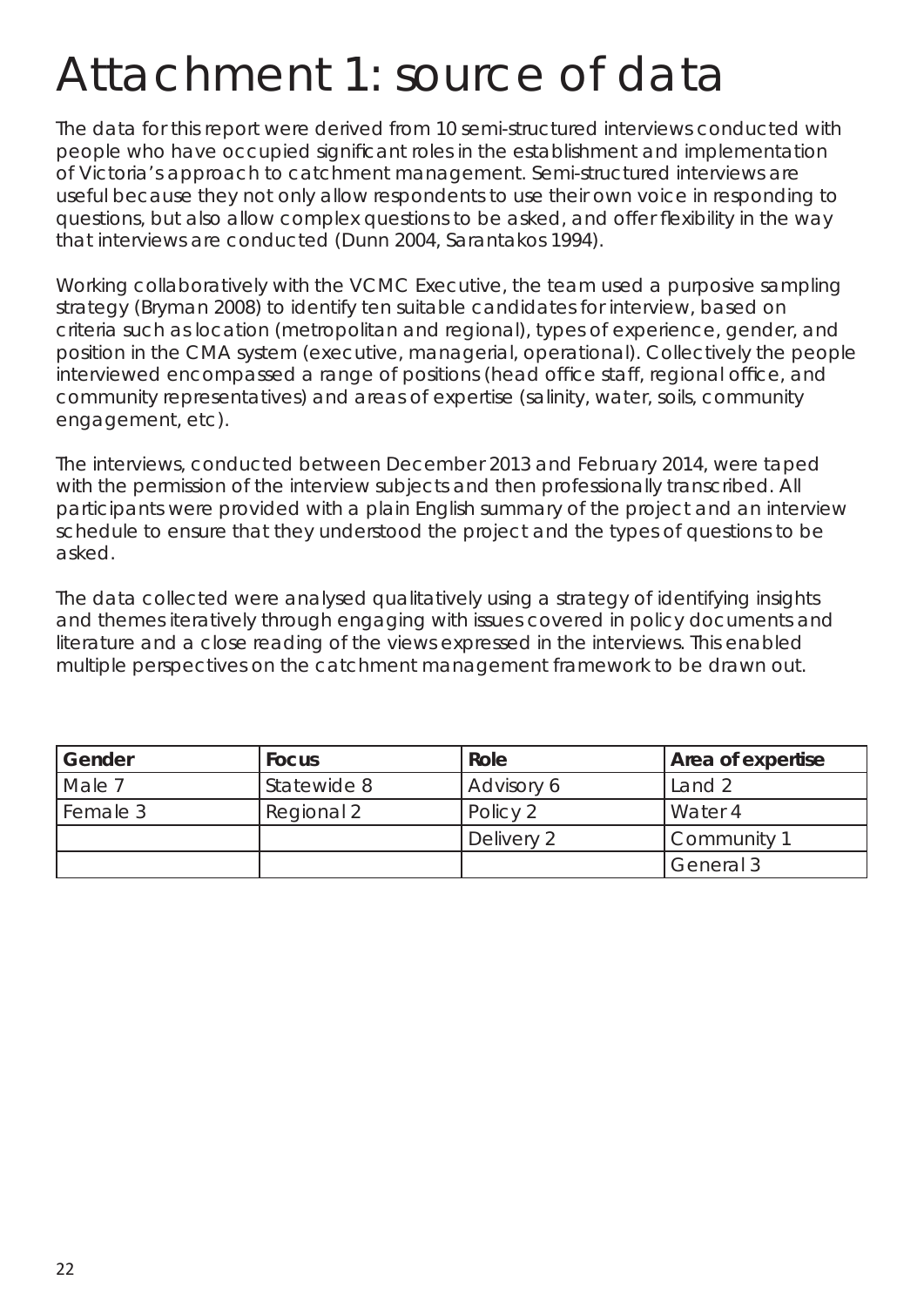# Attachment 2: interview protocol

### **Prologue**

*At the 20th anniversary of the Catchment and Land Protection Act (1994), this project explores the philosophy, practices and processes associated with integrated catchment management in Victoria, focusing on four main theme areas: Integration, Resourcing, Working Together, and Innovation and Ideas.* 

*In each theme area, we are interested in understanding different aspects of elements of the framework: what was the intent; what was put in place; what has changed and how has it worked? I will be asking you for examples from your experience as much as possible.*

### **Warm up phase - role and Involvement**

- Can you outline how you have been involved in catchment management?
- How would you characterise your role over the time you've been involved?

### **Integration**

*Integration is key to catchment management – between levels of government and community, across sectors, across regions and issues. We are interested in your views on the framework as a whole and its achievements in 'doing integration'.*

- Can you say something about the experience of integrating responses to different environmental objectives such as land, water and biodiversity?
- How have you seen environmental objectives integrated with economic and social objectives?
- What have been challenges associated with promoting integrated catchment management?

### **Working together**

Opportunity to explore the people dimension of the integrated framework, linkages between levels of government, collaborations between diverse stakeholders to get NRM outcomes, engaging people at ground level and building capacity

• What do you see as the role of community engagement and working together in integrated catchment management? How well has it worked in the past? What changes have occurred and what are your thoughts on these changes?

### **Resourcing the framework**

*Resourcing is critical for implementing catchment management practices, involving cost*  sharing (polluter pays, user pays, beneficiary pays), roles and responsibilities, issues of *coordinated funding, funding sources, program vs project funding, and funding cycles*

- Can you outline what you have seen as an issue in resourcing catchment management? How has it been dealt with? Other issues? What are changes you have seen over the past 20 years?
- Are there any reforms you would like to speak about?

### **Ideas and innovations**

*Having the right information and being able to make effective use of it (knowledge and wisdom) are critical elements in catchment management.* 

- How do you see the role of knowledge in integrated catchment management, how important is it? What do you see as some of the key issues the catchment management framework has grappled with to ensure information and knowledge is used effectively? (E.g. Setting research priorities, supporting innovative projects, promoting knowledge exchange, etc.)
- What have been influential ideas, concepts, and innovations that have contributed to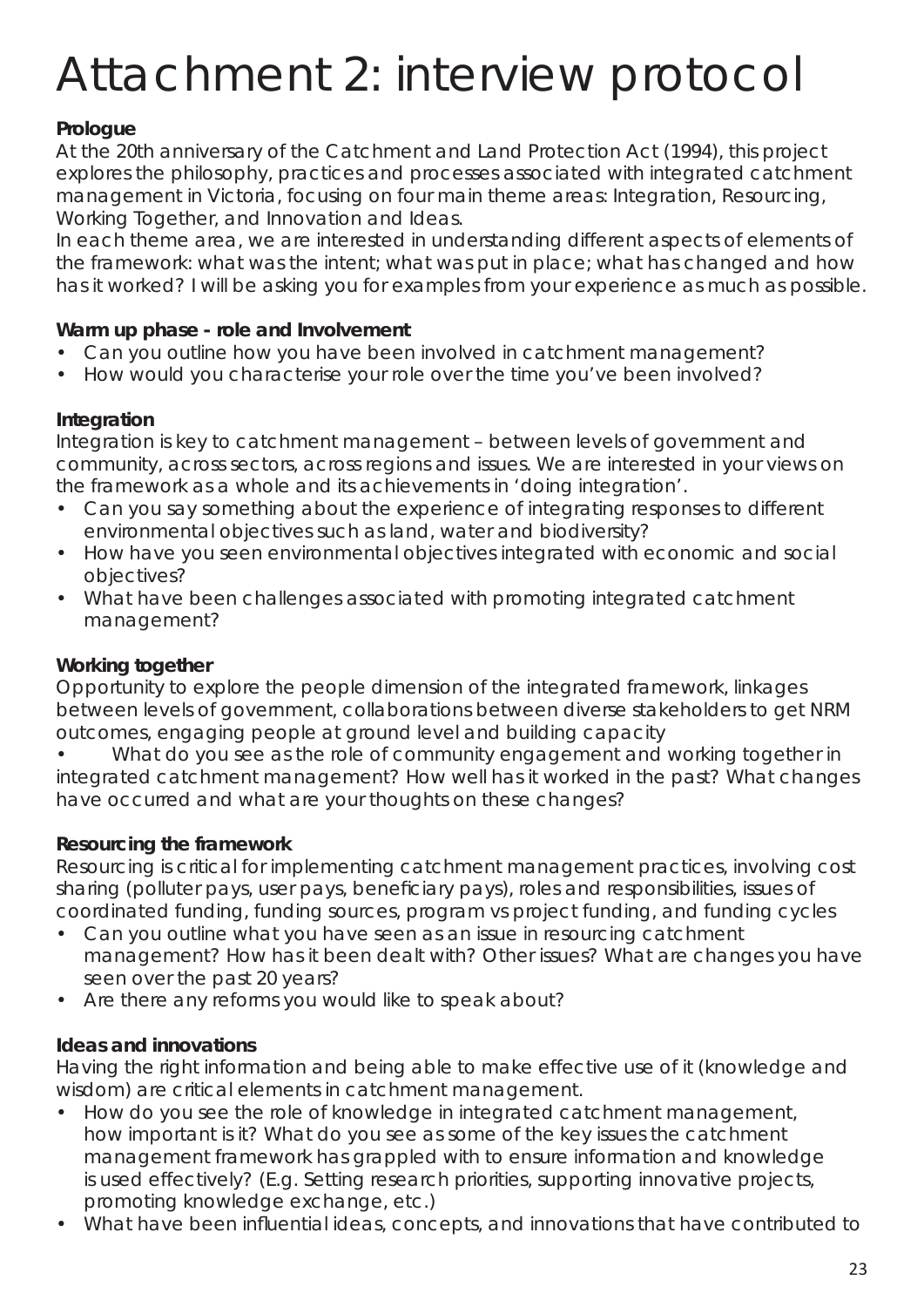### **Refl ecting on what has been achieved? (What has changed as a consequence of Victoria's catchment management framework?**

- How successful do you think the integrated framework has been?
- Can you suggest three significant achievements that have resulted from the framework?
- What three areas would you identify as needing further work?

### **Looking to the future**

• Briefly, what would your advice be to the Minister/s on taking catchment management into the future?

### **Wrap up**

• Any other points that you would like to make or clarify?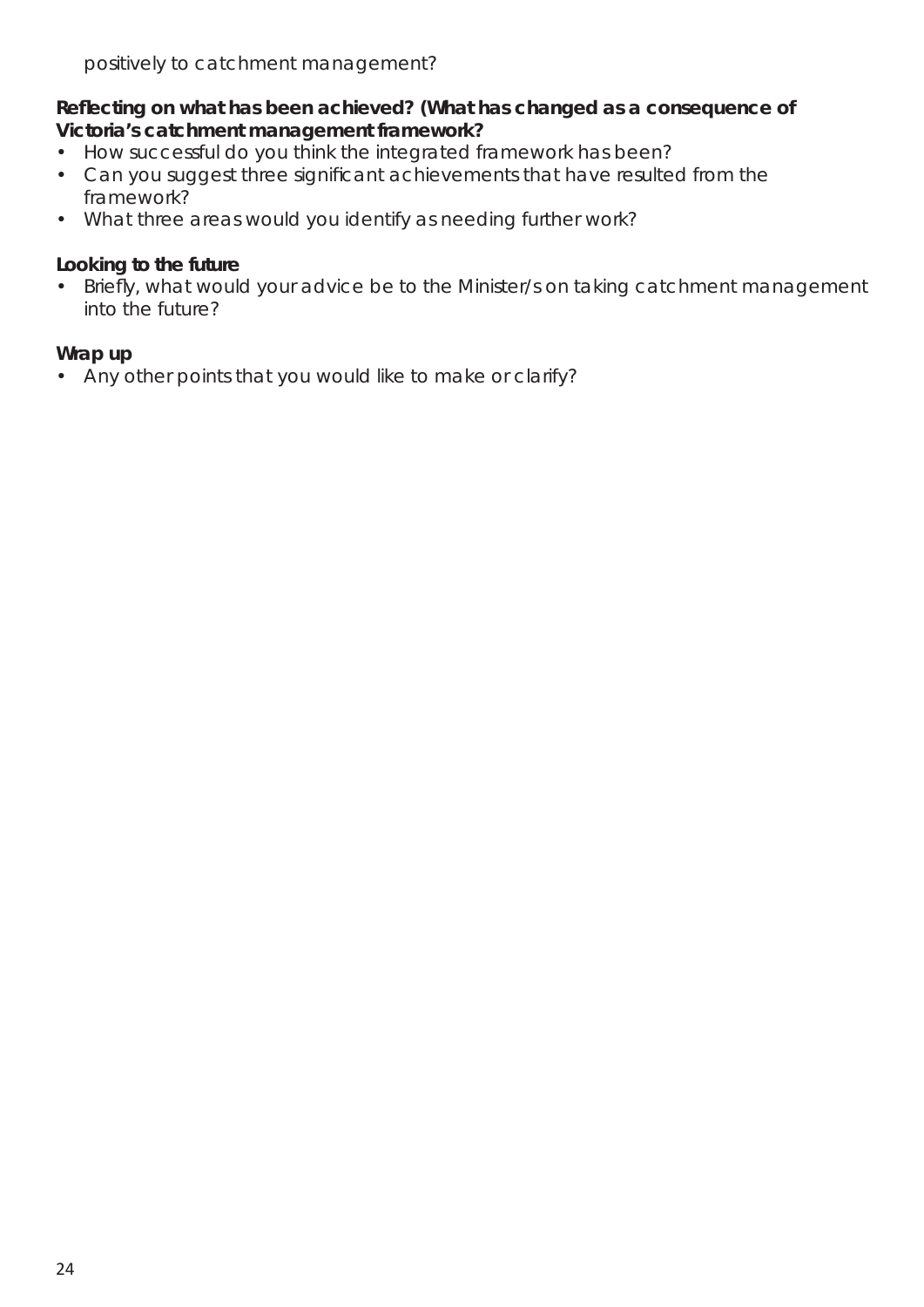## Attachment 3: biographies

Alex Arbuthnot AM is a former member of the Victorian Catchment Management Council and the West Gippsland Catchment Management Authority and a past President of the Victorian Farmers Federation. He is currently a Board member of Landcare Australia Limited, Regional Development Australia Gippsland, and is Deputy Chair of the Victorian Agribusiness Council, and a member of the VFF Land Management Committee.

David Buntine has been the CEO of the Port Phillip & Westernport Catchment Management Authority and its predecessor organisation, the Catchment & Land Protection Board, for the last 15 years and prior to that had worked in strategy development, salinity management and agricultural extension with the CALP Board and the Departments of Agriculture and Natural Resources and Environment. David was working in this industry when the CALP Act was introduced and the first Boards were established, the three iterations of Regional Catchment Strategies were developed, the Catchment Management Review was undertaken and led to the formation of CMAs, and while various iterations of Victorian and Australian Government funding programs came and went. He is now the longest serving of the current CMA CEOs and is the Chair of the CMA CEOs' Forum.

Jane Doolan is currently a Professorial Fellow in Natural Resource Governance at the University of Canberra and a Commissioner with the National Water Commission. Prior to this, she was the Deputy Secretary for Water in the Victorian Department of Environment and Primary Industries and has more than 27 years' experience in the sustainable management of catchments and water resources.

Sarah Ewing was a member of the Victorian Catchment Management Council for 15 years; she is currently a Board member of the Port Phillip and Westernport CMA. She has a long-standing research, and practical, concern for the effective engagement of community in catchment and land management.

Campbell Fitzpatrick has worked within the water sector since the late 1980s and has taken a leading role in Victorian water resource and catchment management including key decisions on surface and groundwater allocation issues, the development of water markets and river health. Campbell was one of the public faces behind the Farm Dams legislation review, as well as the Government's White Paper on water and its associated water reform measures. More recently he has been responsible for the preparation of the regional water strategies covering all of Victoria. He is currently working in the EPA assisting with a review of the State Environment Protection Policy for the Waters of Victoria.

Christine Forster AM was Chair of the Victorian Catchment Management Council from 2000 - 2006 and a member of Council since its inception till 2009. She was also Chair of the Victorian Water Trust and the Regional Water Strategies Independent Panel and is an independent Director of VicSuper Pty Ltd.

Jeremy Gaylard has spent most of his life working with the Community. Jeremy was Chair of SPAC, Chair of the Victorian Catchment Management Council, Mayor of the City Of Shepparton, Chief Commissioner Shire of Moira, Chair of the State Assessment Board, Member of the MDBC Community Advisory Council, Chairman Melbourne Market Authority, Chairman of AUF, Life Councillor VASA, and currently Chairs an Export Business.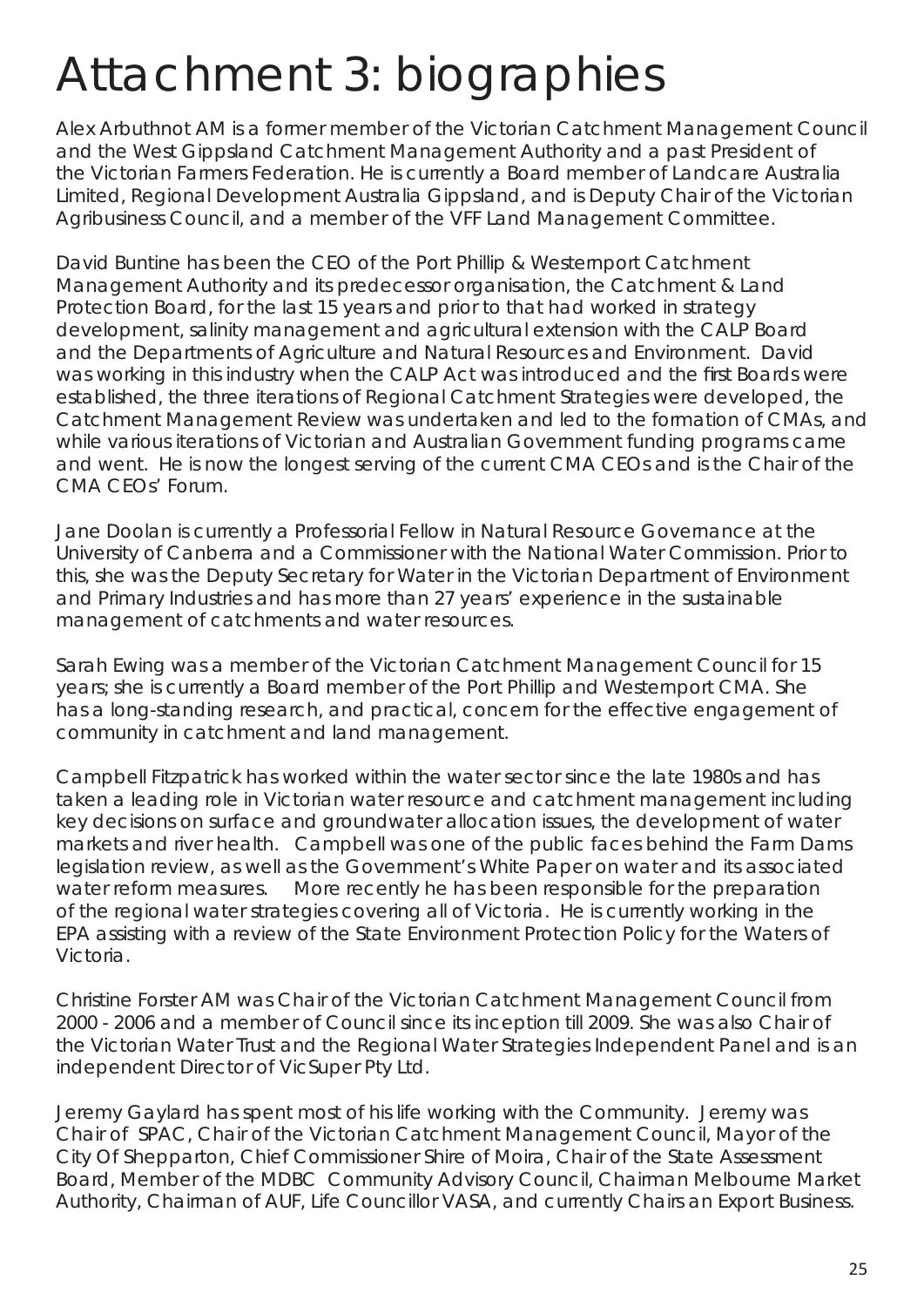Cullen Gunn has been involved in the Catchment Management Framework (CMF) since 95/96 when he compiled the Corangamite CaLP Board's first Regional Catchment Strategy. Over the years since Cullen has participated in several CMF associated roles including CMA priority setting for NHT funding, a short stint as a Board member on the Corangamite CMA and two years as the Executive Officer of the VCMC. Since 2006 Cullen has been a member of the VCMC. He has been actively involved in the compilation of VCMC Catchment Condition Reports in 2002, 2007 and 2012.

Mick Murphy OAM has been the Chair of the Victorian Catchment Management Council since February 2006. For the six years prior to that, he was the Chair of the Glenelg Hopkins Catchment Management Authority. He is also the Chair of the Sustainability Fund Advisory Panel, and chairs DEPI's Riparian Advisory Group and the Victorian Waterway Management Strategy Stakeholder Reference Group.

Chris Norman has been the Chief Executive Officer of the Goulburn Broken Catchment Management Authority (CMA) since mid-December 2009. In this role he represents Victoria on the National Organisational Performance Excellence Working Group and the newly established MERI Reference Group, as well as participating on the Steering Committees for the Victorian Floodplain Management Strategy and five year Catchment Condition Report with VCMC. In 2013 he chaired the Regional Catchment Strategy Reference Group which resulted in 10 high quality documents being produced by each CMA in Victoria. Prior to the role with the CMA, Chris led the development and implementation of a new Statewide community relationships model for the Department of Primary Industries linking regional communities to policy development and Ministers. Chris is also on the Board of the Fairley Community Leadership Program and vice-President of the Benalla Racing Club.